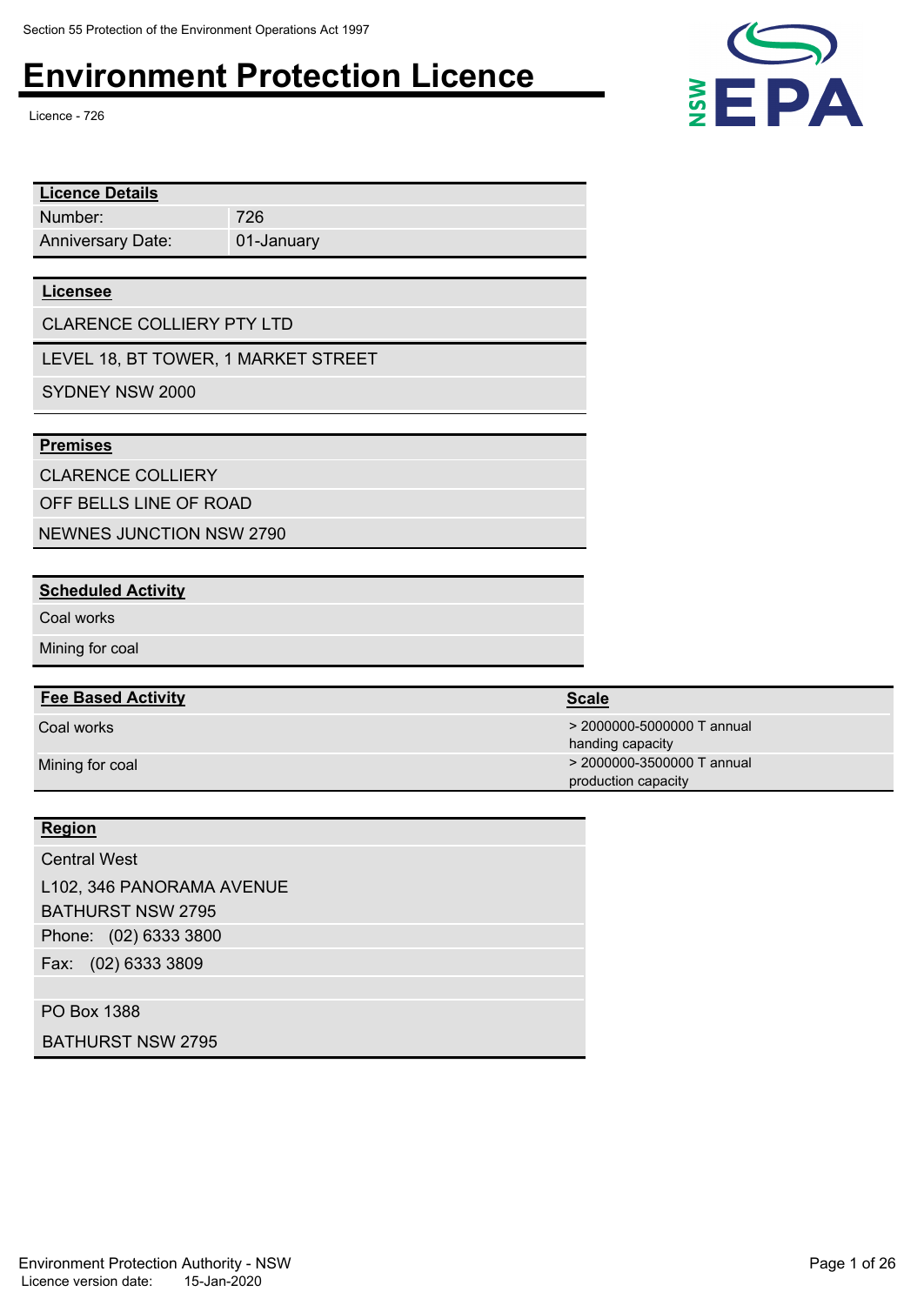

|                | <b>INFORMATION ABOUT THIS LICENCE</b> | 4   |
|----------------|---------------------------------------|-----|
|                |                                       | 4   |
|                |                                       | 4   |
|                |                                       |     |
|                |                                       |     |
|                |                                       |     |
|                |                                       | 4   |
|                |                                       | 5   |
|                |                                       | 5   |
|                |                                       | 6   |
| A1             |                                       | 6   |
| A <sub>2</sub> |                                       | 6   |
| A3             |                                       | 6   |
| 2              |                                       | 7   |
| P <sub>1</sub> |                                       | 7   |
| 3              |                                       | 8   |
| L1             |                                       | 8   |
| L <sub>2</sub> |                                       | 8   |
| L3             |                                       | 10  |
| L4             |                                       | 10  |
| L5             |                                       | -10 |
|                |                                       | 11  |
| O <sub>1</sub> |                                       | 11  |
| O <sub>2</sub> |                                       | 12  |
| O <sub>3</sub> |                                       | 12  |
| O <sub>4</sub> |                                       | 12  |
| 5              |                                       | 12  |
| M1             |                                       | 12  |
| M <sub>2</sub> |                                       | 13  |
| M3             |                                       | 15  |
| M4             |                                       | 16  |
| M <sub>5</sub> |                                       | 16  |
| M6             |                                       | 16  |
| M7             |                                       | 17  |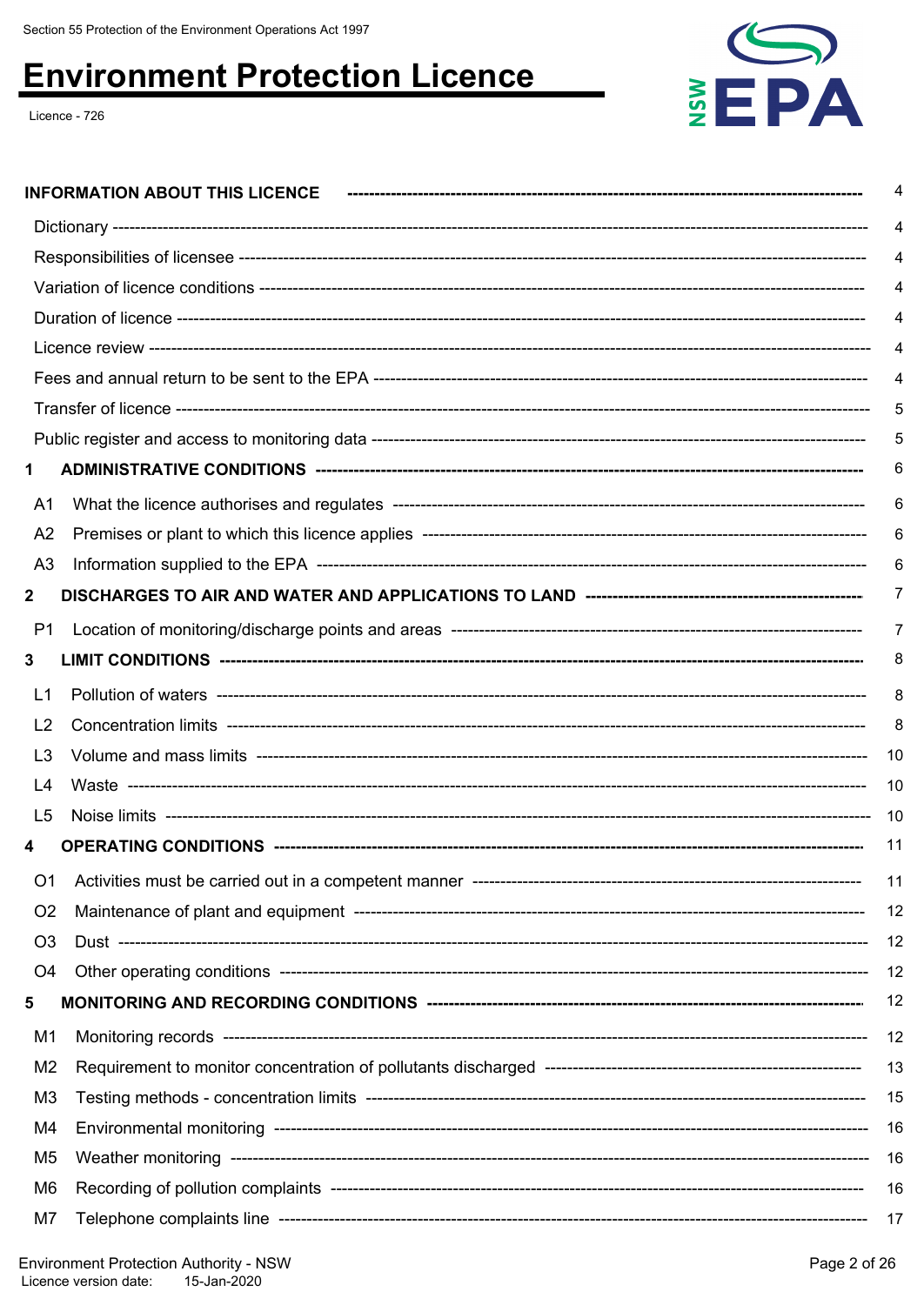

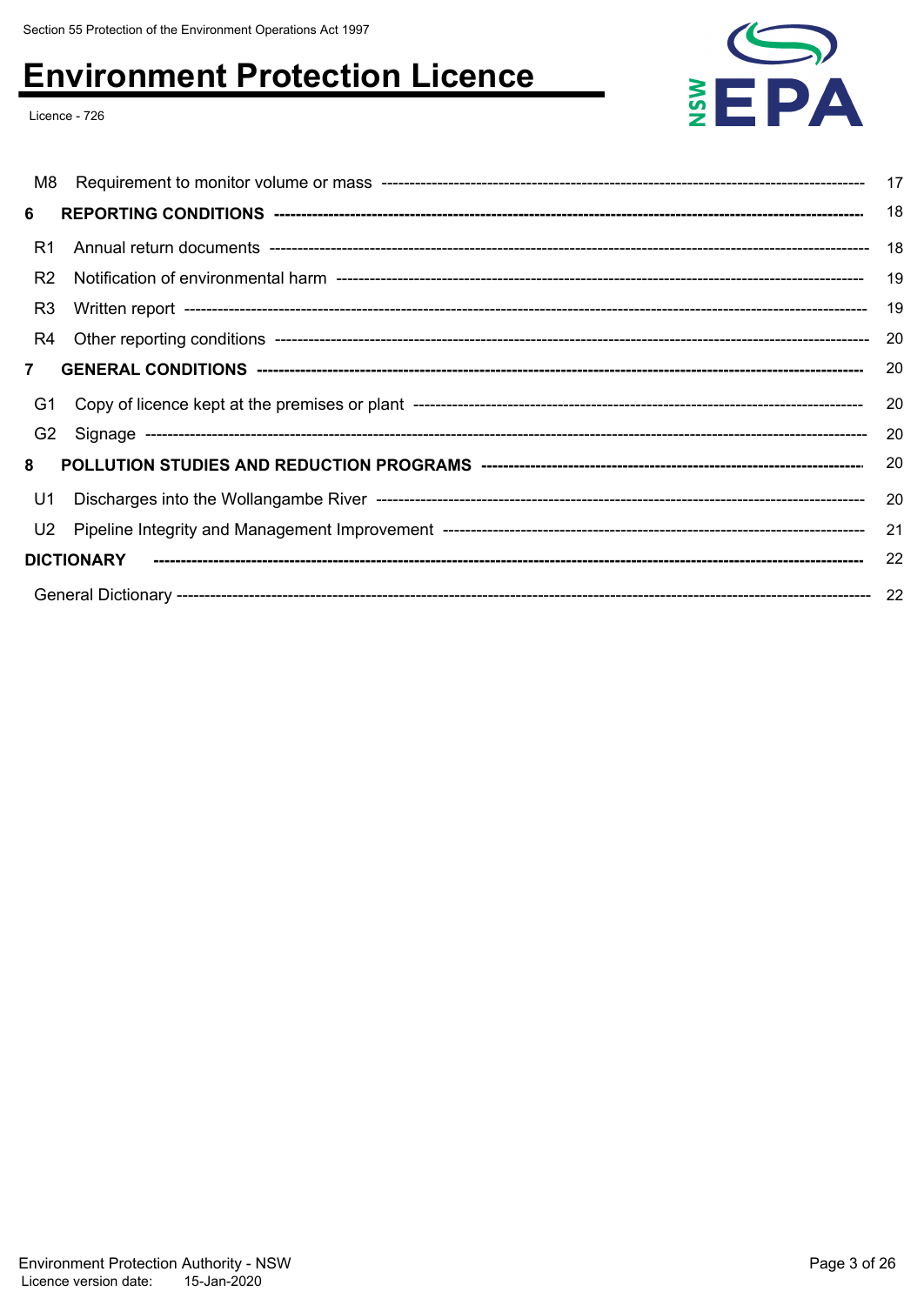Licence - 726



## **Information about this licence**

### **Dictionary**

A definition of terms used in the licence can be found in the dictionary at the end of this licence.

### **Responsibilities of licensee**

Separate to the requirements of this licence, general obligations of licensees are set out in the Protection of the Environment Operations Act 1997 ("the Act") and the Regulations made under the Act. These include obligations to:

- ensure persons associated with you comply with this licence, as set out in section 64 of the Act;
- control the pollution of waters and the pollution of air (see for example sections 120 132 of the Act);
- report incidents causing or threatening material environmental harm to the environment, as set out in Part 5.7 of the Act.

#### **Variation of licence conditions**

The licence holder can apply to vary the conditions of this licence. An application form for this purpose is available from the EPA.

The EPA may also vary the conditions of the licence at any time by written notice without an application being made.

Where a licence has been granted in relation to development which was assessed under the Environmental Planning and Assessment Act 1979 in accordance with the procedures applying to integrated development, the EPA may not impose conditions which are inconsistent with the development consent conditions until the licence is first reviewed under Part 3.6 of the Act.

### **Duration of licence**

This licence will remain in force until the licence is surrendered by the licence holder or until it is suspended or revoked by the EPA or the Minister. A licence may only be surrendered with the written approval of the EPA.

#### **Licence review**

The Act requires that the EPA review your licence at least every 5 years after the issue of the licence, as set out in Part 3.6 and Schedule 5 of the Act. You will receive advance notice of the licence review.

### **Fees and annual return to be sent to the EPA**

For each licence fee period you must pay:

- an administrative fee; and
- a load-based fee (if applicable).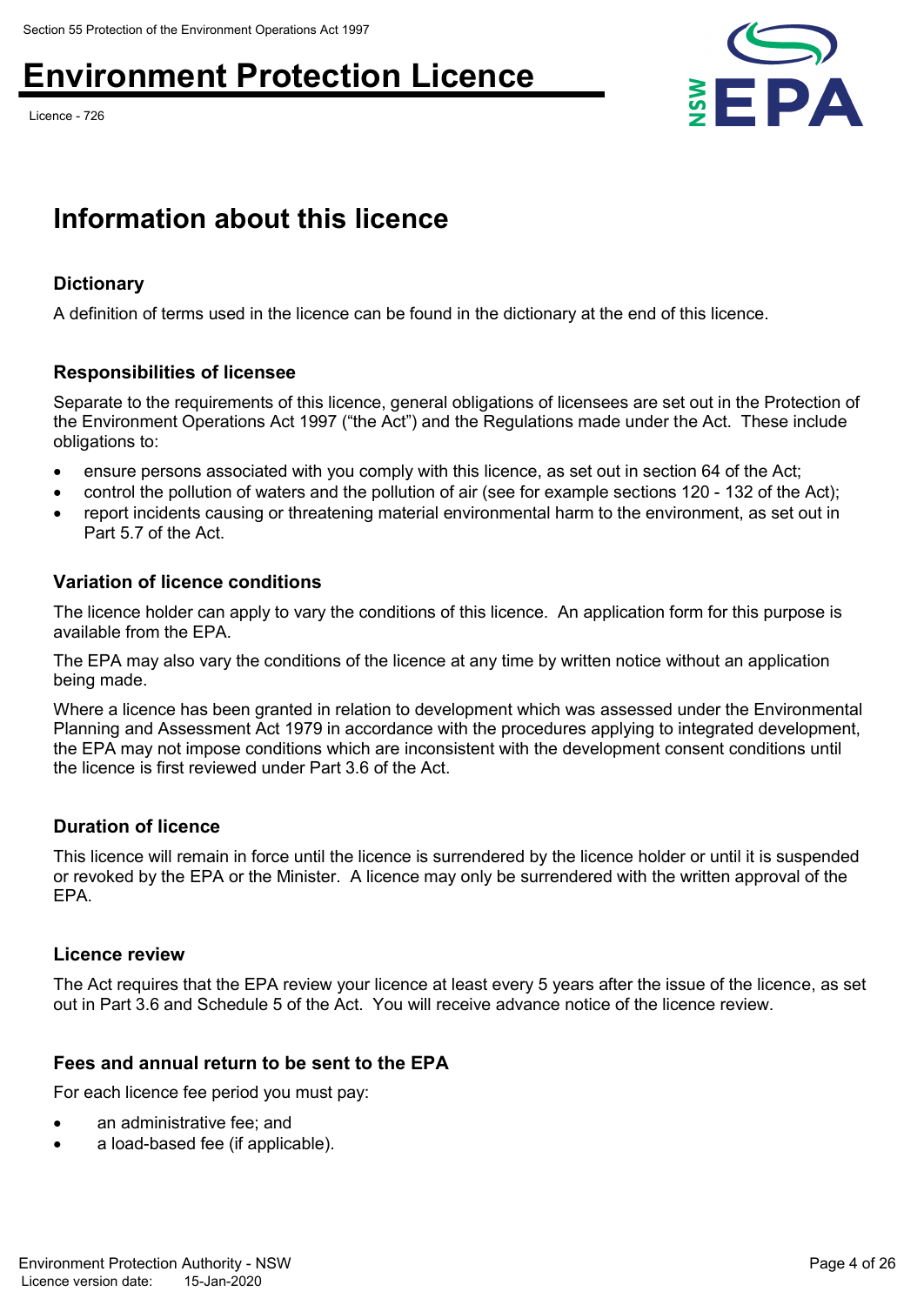

Licence - 726

The EPA publication "A Guide to Licensing" contains information about how to calculate your licence fees. The licence requires that an Annual Return, comprising a Statement of Compliance and a summary of any monitoring required by the licence (including the recording of complaints), be submitted to the EPA. The Annual Return must be submitted within 60 days after the end of each reporting period. See condition R1 regarding the Annual Return reporting requirements.

Usually the licence fee period is the same as the reporting period.

#### **Transfer of licence**

The licence holder can apply to transfer the licence to another person. An application form for this purpose is available from the EPA.

#### **Public register and access to monitoring data**

Part 9.5 of the Act requires the EPA to keep a public register of details and decisions of the EPA in relation to, for example:

- licence applications;
- licence conditions and variations;
- statements of compliance;
- load based licensing information; and
- load reduction agreements.

Under s320 of the Act application can be made to the EPA for access to monitoring data which has been submitted to the EPA by licensees.

#### **This licence is issued to:**

**CLARENCE COLLIERY PTY LTD**

**LEVEL 18, BT TOWER, 1 MARKET STREET**

**SYDNEY NSW 2000**

subject to the conditions which follow.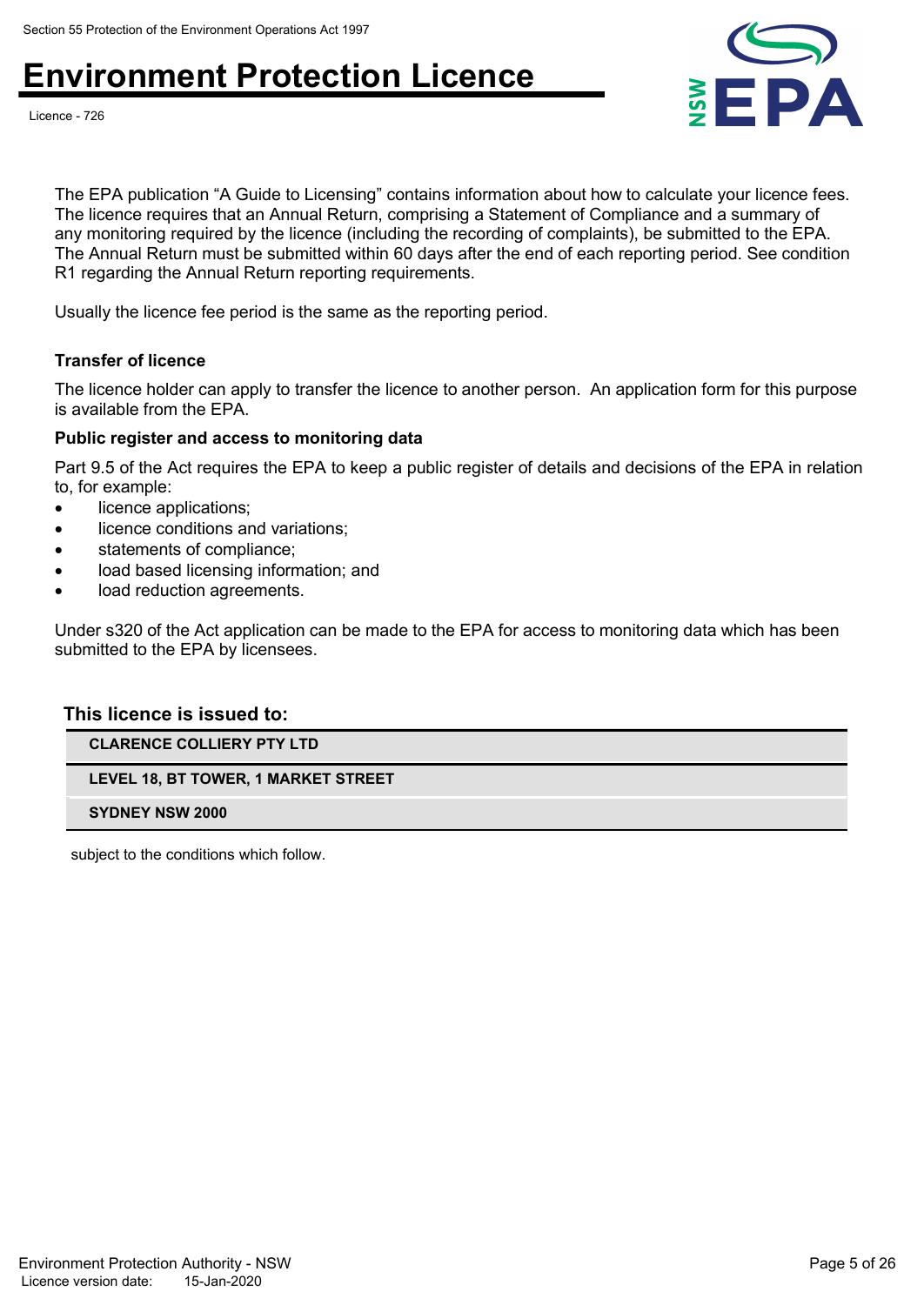Licence - 726



### **1 Administrative Conditions**

### **A1 What the licence authorises and regulates**

A1.1 This licence authorises the carrying out of the scheduled activities listed below at the premises specified in A2. The activities are listed according to their scheduled activity classification, fee-based activity classification and the scale of the operation.

Unless otherwise further restricted by a condition of this licence, the scale at which the activity is carried out must not exceed the maximum scale specified in this condition.

| <b>Scheduled Activity</b> | <b>Fee Based Activity</b> | <b>Scale</b>                                             |
|---------------------------|---------------------------|----------------------------------------------------------|
| Coal works                | Coal works                | $>$ 2000000 - 5000000 T<br>annual handing capacity       |
| Mining for coal           | Mining for coal           | $>$ 2000000 - 3500000 T<br>annual production<br>capacity |

### **A2 Premises or plant to which this licence applies**

A2.1 The licence applies to the following premises:

| <b>Premises Details</b>                                                      |
|------------------------------------------------------------------------------|
| <b>CLARENCE COLLIERY</b>                                                     |
| OFF BELLS LINE OF ROAD                                                       |
| <b>NEWNES JUNCTION</b>                                                       |
| <b>NSW 2790</b>                                                              |
|                                                                              |
| CCL705, ML 1353, ML 1354, ML 1583, ML 1721, AUTH 307, AUTH 416, & EL<br>5072 |

### **A3 Information supplied to the EPA**

A3.1 Works and activities must be carried out in accordance with the proposal contained in the licence application, except as expressly provided by a condition of this licence.

In this condition the reference to "the licence application" includes a reference to:

a) the applications for any licences (including former pollution control approvals) which this licence replaces under the Protection of the Environment Operations (Savings and Transitional) Regulation 1998; and

b) the licence information form provided by the licensee to the EPA to assist the EPA in connection with the issuing of this licence.

A3.2 Any other document and/or management plan is not to be taken as part of the documentation in condition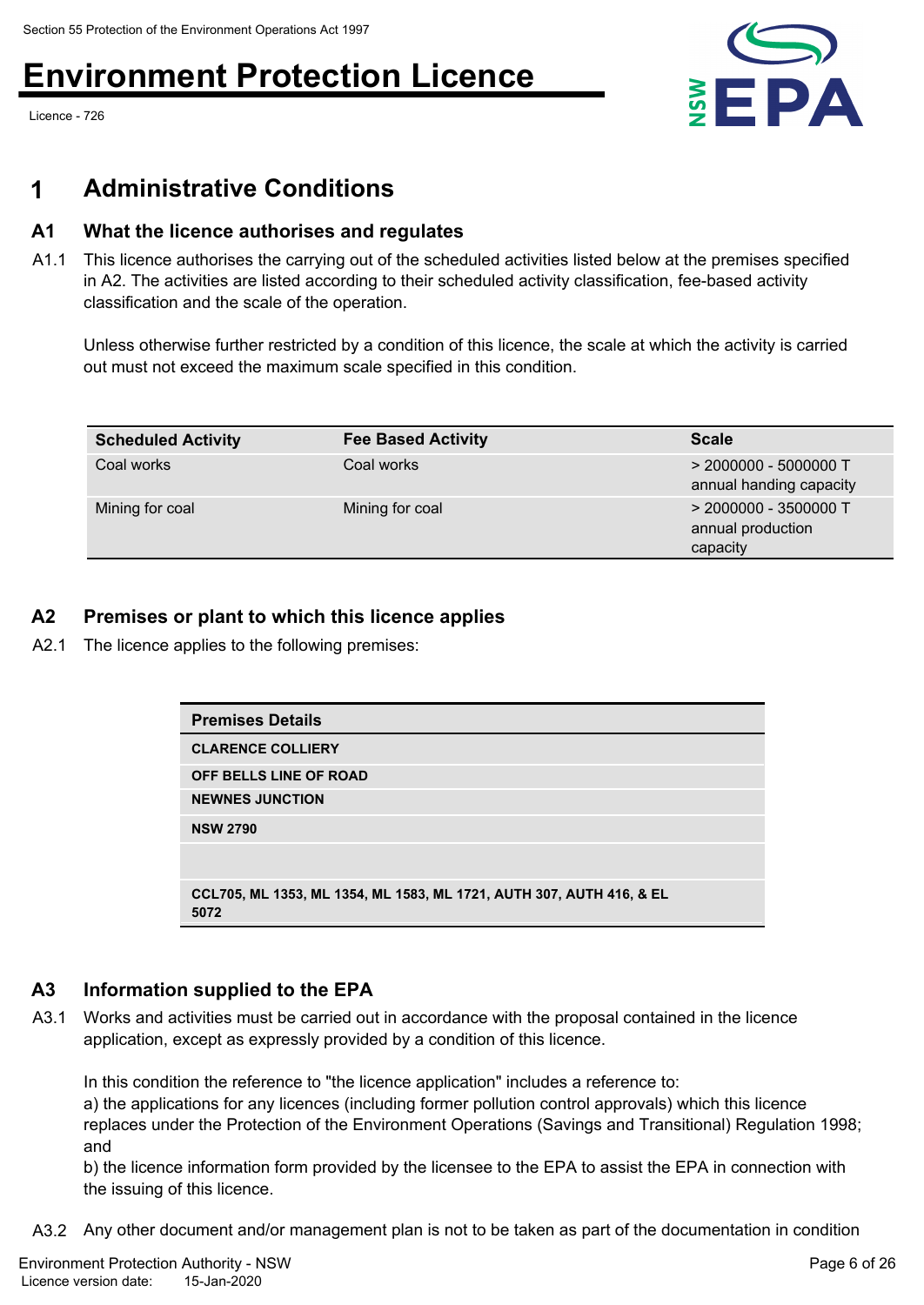Licence - 726



A3.1, other than those documents and/or management plans specifically referenced in this licence.

#### **Discharges to Air and Water and Applications to Land 2**

### **P1 Location of monitoring/discharge points and areas**

- P1.1 The following utilisation areas referred to in the table below are identified in this licence for the purposes of the monitoring and/or the setting of limits for any application of solids or liquids to the utilisation area.
- P1.2 The following points referred to in the table are identified in this licence for the purposes of the monitoring and/or the setting of limits for discharges of pollutants to water from the point.

| <b>Water and land</b>              |                                                        |                                                        |                                                                                                                                     |  |  |
|------------------------------------|--------------------------------------------------------|--------------------------------------------------------|-------------------------------------------------------------------------------------------------------------------------------------|--|--|
| <b>EPA Identi-</b><br>fication no. | <b>Type of Monitoring Point</b>                        | <b>Type of Discharge Point</b>                         | <b>Location Description</b>                                                                                                         |  |  |
| 2                                  | Discharge to waters<br>Discharge quality<br>monitoring | Discharge to waters<br>Discharge quality<br>monitoring | Discharge and monitoring point<br>identified as LDP2 on figure EPL<br>726 Monitoring Locations dated<br>18/12/2019 (DOC19893162-04) |  |  |
| 3                                  | Discharge to waters<br>Discharge quality<br>monitoring | Discharge to waters<br>Discharge quality<br>monitoring | Discharge and monitoring point<br>identified as LDP3 on figure EPL<br>726 Monitoring Locations dated<br>18/12/2019 (DOC19893162-04) |  |  |
| 4                                  | Discharge to waters<br>Discharge quality<br>monitoring | Discharge to waters<br>Discharge quality<br>monitoring | Discharge and monitoring point<br>identified as LDP4 on figure EPL<br>726 Monitoring Locations dated<br>18/12/2019 (DOC19893162-04) |  |  |
| 9                                  | <b>Water Quality Monitoring</b><br>Point               |                                                        | Monitoring point identified as<br>monitoring point 9 on figure EPL<br>726 Monitoring Locations dated<br>18/12/2019 (DOC19893162-04) |  |  |

P1.3 The following points referred to in the table below are identified in this licence for the purposes of monitoring and/or the setting of limits for the emission of pollutants to the air from the point.

| Air                                |                                           |                                          |                                                                                                                        |  |
|------------------------------------|-------------------------------------------|------------------------------------------|------------------------------------------------------------------------------------------------------------------------|--|
| <b>EPA identi-</b><br>fication no. | <b>Type of Monitoring</b><br><b>Point</b> | <b>Type of Discharge</b><br><b>Point</b> | <b>Location Description</b>                                                                                            |  |
| 5                                  | Dust monitoring                           |                                          | Dust Deposition Gauge identified as DG1<br>on figure EPL 726 Monitoring Locations<br>dated 18/12/2019 (DOC19893162-04) |  |
| 6                                  | Dust monitoring                           |                                          | Dust Deposition Gauge identified as DG2<br>on figure EPL 726 Monitoring Locations<br>dated 18/12/2019 (DOC19893162-04) |  |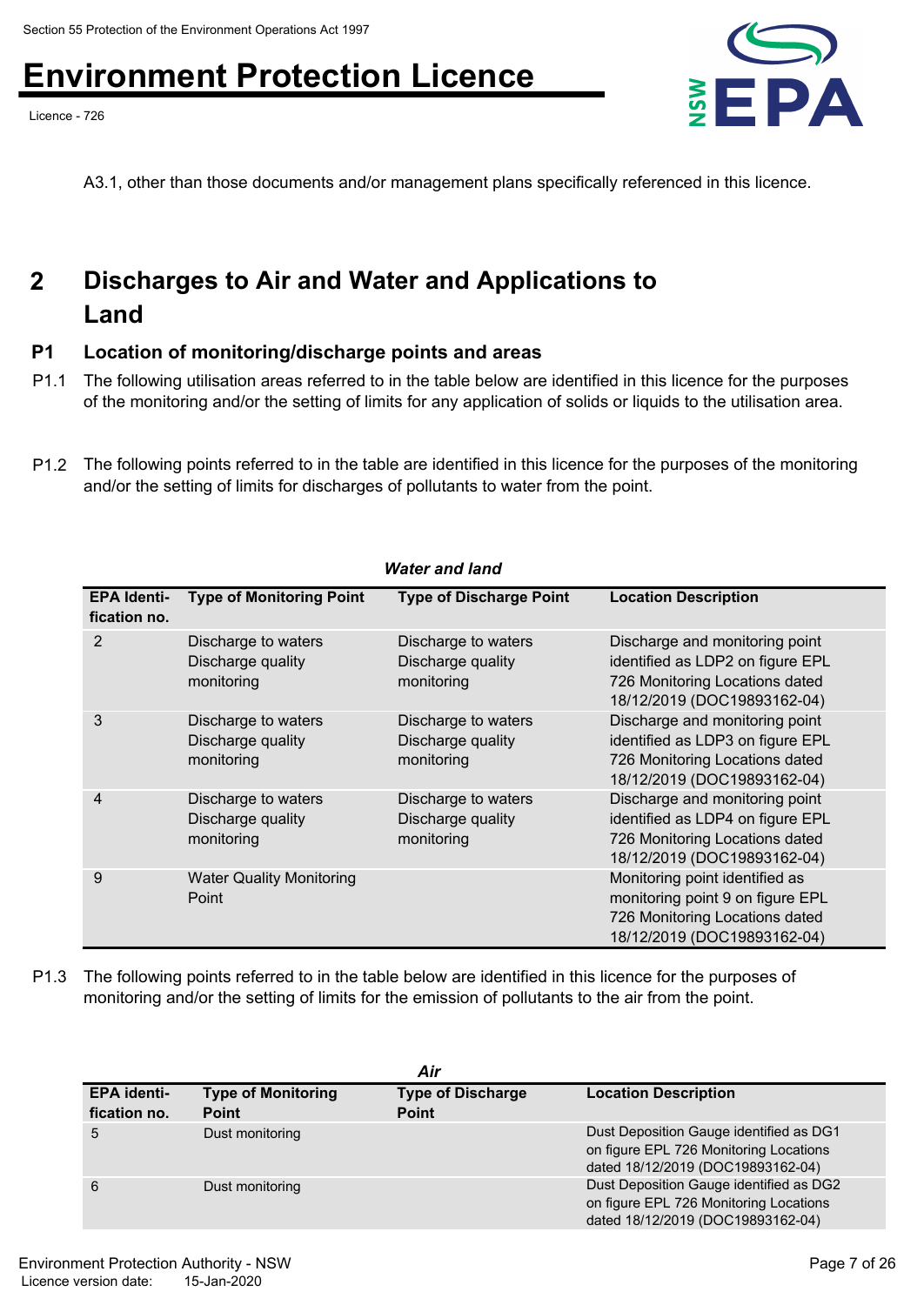Licence - 726



|   | Dust monitoring           | Dust Deposition Gauge identified as DG3<br>on figure EPL 726 Monitoring Locations<br>dated 18/12/2019 (DOC19893162-04)                                          |
|---|---------------------------|-----------------------------------------------------------------------------------------------------------------------------------------------------------------|
| 8 | Meteorological monitoring | Meteorological monitoring identified as<br>Weather Station on drawing CL126 and<br>titled "Clarence Colliery Pit Top Monitoring<br>Locations" and dated 02/2012 |

### **3 Limit Conditions**

### **L1 Pollution of waters**

L1.1 Except as may be expressly provided in any other condition of this licence, the licensee must comply with section 120 of the Protection of the Environment Operations Act 1997.

### **L2 Concentration limits**

- L2.1 For each monitoring/discharge point or utilisation area specified in the table\s below (by a point number), the concentration of a pollutant discharged at that point, or applied to that area, must not exceed the concentration limits specified for that pollutant in the table.
- L2.2 Where a pH quality limit is specified in the table, the specified percentage of samples must be within the specified ranges.
- L2.3 To avoid any doubt, this condition does not authorise the pollution of waters by any pollutant other than those specified in the table\s.
- L2.4 Water and/or Land Concentration Limits

### **POINT 2,3,4**

| <b>Pollutant</b>       | <b>Units of Measure</b> | 50 percentile<br>concentration<br>limit | 90 percentile<br>concentration<br>limit | 3DGM<br>concentration<br>limit | 100 percentile<br>concentration<br>limit |  |
|------------------------|-------------------------|-----------------------------------------|-----------------------------------------|--------------------------------|------------------------------------------|--|
| Arsenic<br>(dissolved) | milligrams per litre    |                                         |                                         |                                | 0.013                                    |  |
| <b>Boron</b>           | milligrams per litre    |                                         |                                         |                                | 0.1                                      |  |
| Cadmium<br>(dissolved) | milligrams per litre    |                                         |                                         |                                | 0.0002                                   |  |
| Chloride               | milligrams per litre    |                                         |                                         |                                | 25                                       |  |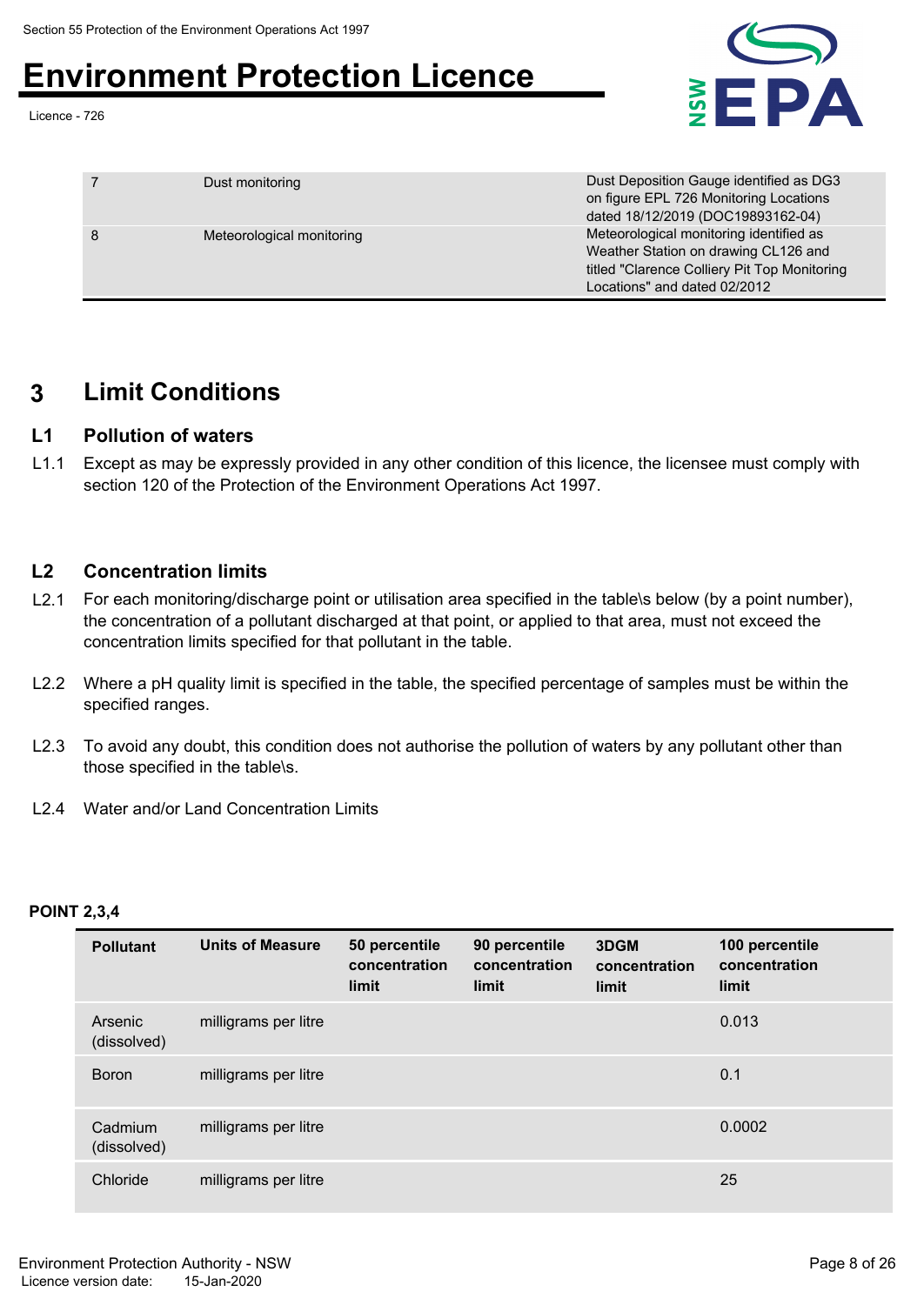

| Chromium<br>(dissolved)      | milligrams per litre | 0.001        |
|------------------------------|----------------------|--------------|
| Cobalt<br>(dissolved)        | milligrams per litre | 0.0025       |
| Copper<br>(dissolved)        | milligrams per litre | 0.0014       |
| Filterable iron              | milligrams per litre | 0.3          |
| Fluoride                     | milligrams per litre | $\mathbf{1}$ |
| Lead<br>(dissolved)          | milligrams per litre | 0.0034       |
| Lithium<br>(dissolved)       | milligrams per litre | 0.100        |
| Manganese<br>(dissolved)     | milligrams per litre | 0.5          |
| Mercury<br>(dissolved)       | milligrams per litre | 0.00006      |
| <b>Nickel</b><br>(dissolved) | milligrams per litre | 0.011        |
| Nitrogen<br>(total)          | milligrams per litre | 0.25         |
| Oil and<br>Grease            | milligrams per litre | 10           |
| pH                           | pH                   | $6 - 8.5$    |
| Phosphorus<br>(total)        | milligrams per litre | 0.02         |
| Selenium<br>(total)          | milligrams per litre | 0.005        |
| Silver<br>(dissolved)        | milligrams per litre | 0.00005      |
| Sulfate                      | milligrams per litre | 250          |
| Total<br>suspended<br>solids | milligrams per litre | 30           |
| Zinc<br>(dissolved)          | milligrams per litre | 0.008        |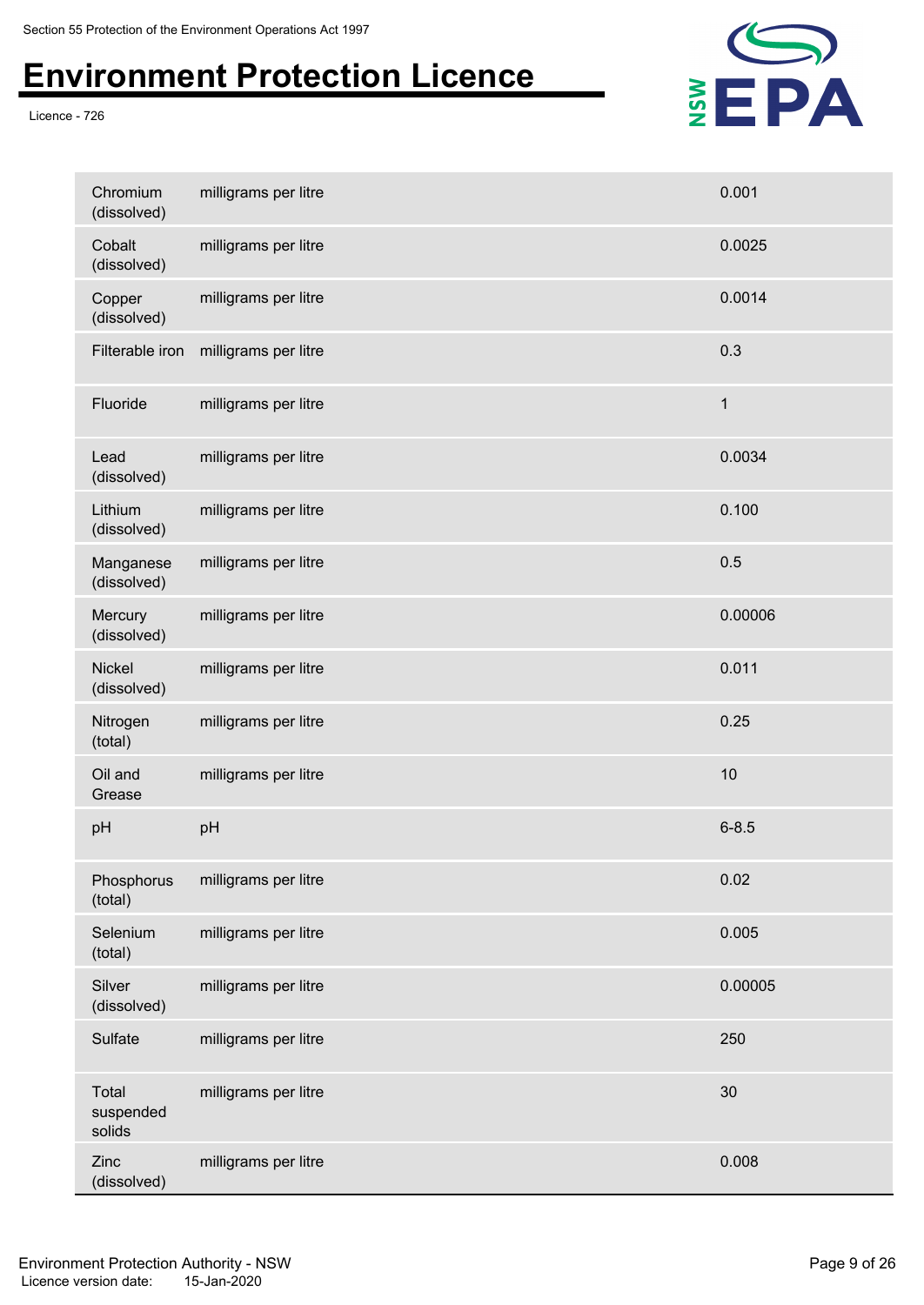Licence - 726



L2.5 The concentration limits stipulated by condition L2.1/L2.4 for EPA identification points 3 and 4 are deemed not to apply when the discharge from the stormwater control structures occurs solely as a result of rainfall measured at the premises which exceeds:

a) a total of 56 millimetres of rainfall over any consecutive 5 day period.

Note: A 56mm rainfall event is defined by the EPA endorsed publication "Managing urban stormwater: soils and construction" (Landcom 2004) as the rainfall depth in millimetres for a 95th percentile 5 day rainfall event for Sydney/Blue Mountains which is also consistent with the storage capacity (recommended minimum design criteria) for Type D sediment basins for mines and quarries (see "Managing urban stormwater: soils and construction, Volume 2E, mines and quarries" (DECC, 2008)).

### **L3 Volume and mass limits**

L3.1 For each discharge point or utilisation area specified below (by a point number), the volume/mass of: a) liquids discharged to water; or;

b) solids or liquids applied to the area;

must not exceed the volume/mass limit specified for that discharge point or area.

| <b>Point</b> | <b>Unit of Measure</b> | <b>Volume/Mass Limit</b> |
|--------------|------------------------|--------------------------|
| $\sim$       | kilolitres per day     | 25000                    |

Note: The total volume discharged from point 2 may exceed 25,000 kL/day on any day where greater than 10 mm of rainfall is recorded at the premises, for that day.

### **L4 Waste**

L4.1 The licensee must not cause, permit or allow any waste to be received at the premises, except the wastes expressly referred to in the column titled "Waste" and meeting the definition, if any, in the column titled "Description" in the table below.

Any waste received at the premises must only be used for the activities referred to in relation to that waste in the column titled "Activity" in the table below.

Any waste received at the premises is subject to those limits or conditions, if any, referred to in relation to that waste contained in the column titled "Other Limits" in the table below.

This condition does not limit any other conditions in this licence.

| Code      | Waste                                 | <b>Description</b> | <b>Activity</b> | <b>Other Limits</b> |
|-----------|---------------------------------------|--------------------|-----------------|---------------------|
| <b>NA</b> | General or Specific<br>exempted waste |                    |                 | <b>NA</b>           |

### **L5 Noise limits**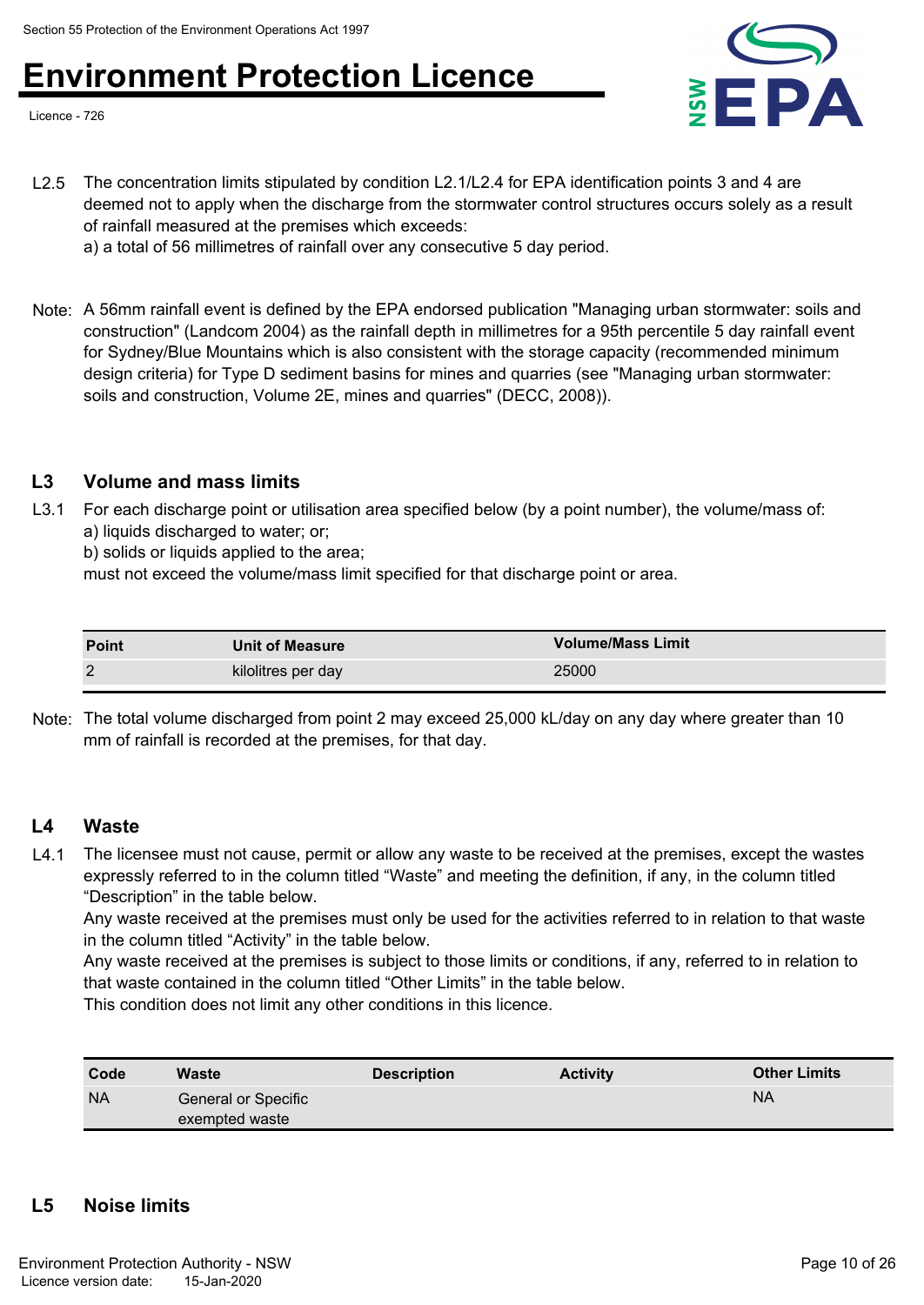Licence - 726



L5.1 Noise generated from the premises, excluding train loading and rail operations, must not exceed the noise limits specified in the table below.

| Location                                                                                     | Day (LAeg 15 min) | Evening (LAeg 15 min) | Night (LAeg 15 min) |
|----------------------------------------------------------------------------------------------|-------------------|-----------------------|---------------------|
| Any residence on privately<br>owned land not subject to<br>an agreement with the<br>licensee | 38                | 36                    | 35                  |

Note: For the purposes of condition 5.1:

- a) Day is defined as:
	- i. the period from 7am to 6pm Monday to Saturday; and
	- ii. the period from 8am to 6pm Sundays and Public Holidays.
- b) Evening is defined as: the period from 6pm to 10pm.
- c) Night is defined as:
	- i. the period from 10pm to 7am Monday to Saturday; and
	- ii. the period from 10pm to 8am Sundays and Public Holidays.
- d) The morning shoulder period is a subset of the night period between 6am to 7am Monday to Saturday.
- L5.2 To determine compliance with condition L5.1, noise from the premises is to be measured at the most affected point within the residential boundary, or at the most affected point within 30 metres of the residence where the residence is more than 30 metres from the residential boundary to determine compliance with the noise levels in condition L5.1
- L5.3 To determine compliance with condition L5.1, the modification factors in Section 4 of the NSW Industrial Noise Policy (EPA, 2000/2001) must be applied, as appropriate, to the noise levels measured by any monitoring equipment.
- L5.4 The noise limits stipulated by condition L5.1 apply under all meteorological conditions except for the following:

a) wind speeds greater than 3 metres per second at ground level; and

b) temperature inversions as outlined in Section 5 of the NSW Industrial Noise Policy (EPA, 2000/2001).

### **4 Operating Conditions**

### **O1 Activities must be carried out in a competent manner**

O1.1 Licensed activities must be carried out in a competent manner.

This includes:

a) the processing, handling, movement and storage of materials and substances used to carry out the activity; and

b) the treatment, storage, processing, reprocessing, transport and disposal of waste generated by the activity.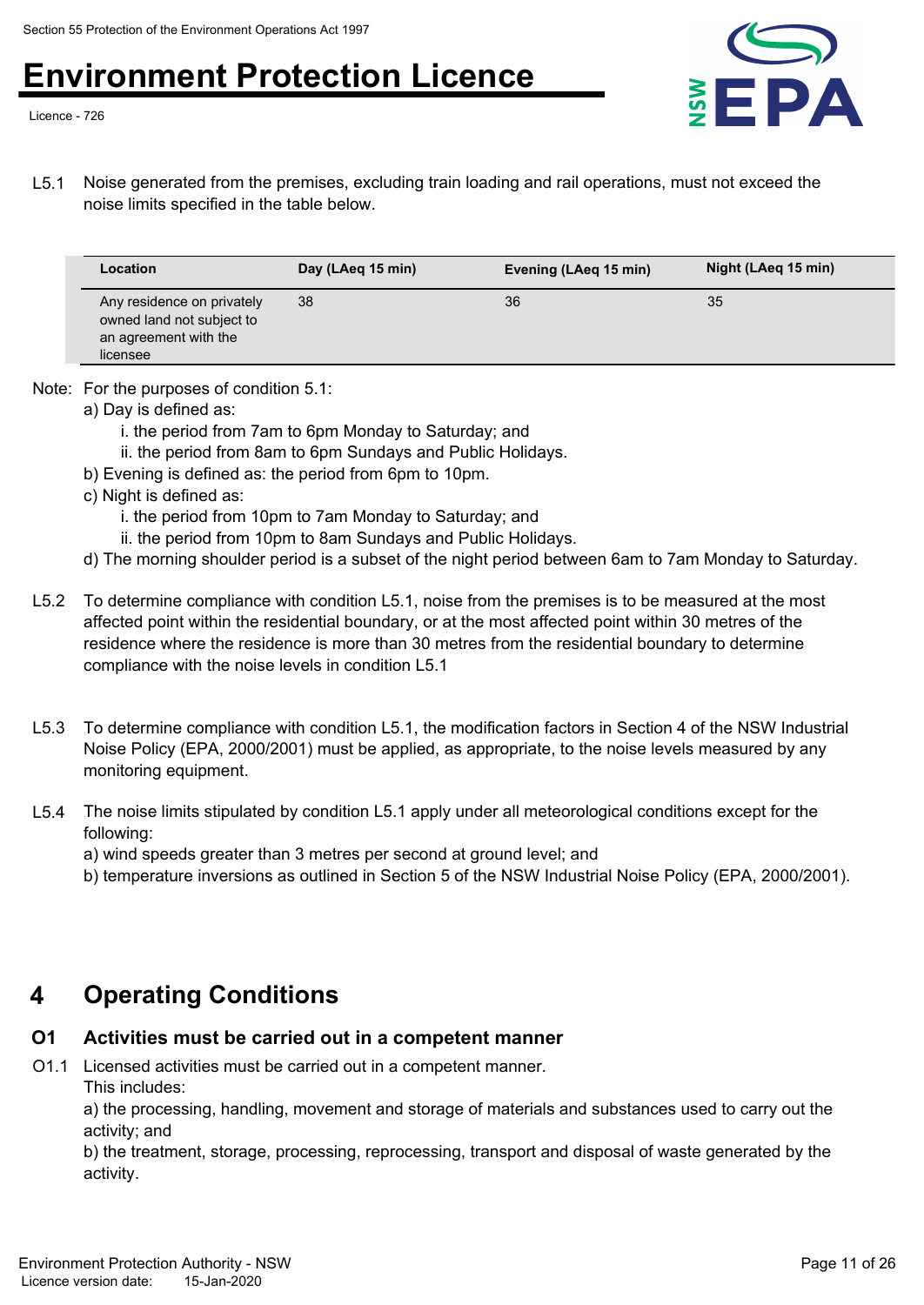Licence - 726



### **O2 Maintenance of plant and equipment**

- O2.1 All plant and equipment installed at the premises or used in connection with the licensed activity: a) must be maintained in a proper and efficient condition; and b) must be operated in a proper and efficient manner.
- Note: Plant is defined in the Dictionary. The type of plant and equipment that should be considered includes, but is not limited to, drainage systems; infrastructure and pollution control equipment such as (but not limited to) spill containment and clean-up equipment; dust screens and collectors; sediment collection systems, traps and sumps; waste collection, storage and disposal equipment.

#### **O3 Dust**

- O3.1 Activities occurring in or on the premises must be carried out in a manner that will minimise the generation, or emission from the premises, of wind-blown or traffic generated dust.
- O3.2 All trafficable areas, coal storage areas and vehicle manoeuvring areas in or on the premises must be maintained, at all times, in a condition that will minimise the generation, or emission from the premises, of wind-blown or traffic generated dust.
- O3.3 Trucks transporting coal from the premises must be covered immediately after loading to prevent wind blown emissions and spillage. The covering must be maintained until immediately before unloading the trucks.

### **O4 Other operating conditions**

- O4.1 The stormwater control structures identified at EPA identification points 3 and 4 must be drained or pumped out as necessary to maintain each structures design storage capacity within 5 days following rainfall.
- O4.2 The licensee must undertake maintenance as necessary to desilt any stormwater control structure identified at EPA identification points 3 and 4 in order to retain each structures design storage capacity.

### **5 Monitoring and Recording Conditions**

#### **M1 Monitoring records**

- M1.1 The results of any monitoring required to be conducted by this licence or a load calculation protocol must be recorded and retained as set out in this condition.
- M1.2 All records required to be kept by this licence must be:
	- a) in a legible form, or in a form that can readily be reduced to a legible form;
	- b) kept for at least 4 years after the monitoring or event to which they relate took place; and
	- c) produced in a legible form to any authorised officer of the EPA who asks to see them.

M1.3 The following records must be kept in respect of any samples required to be collected for the purposes of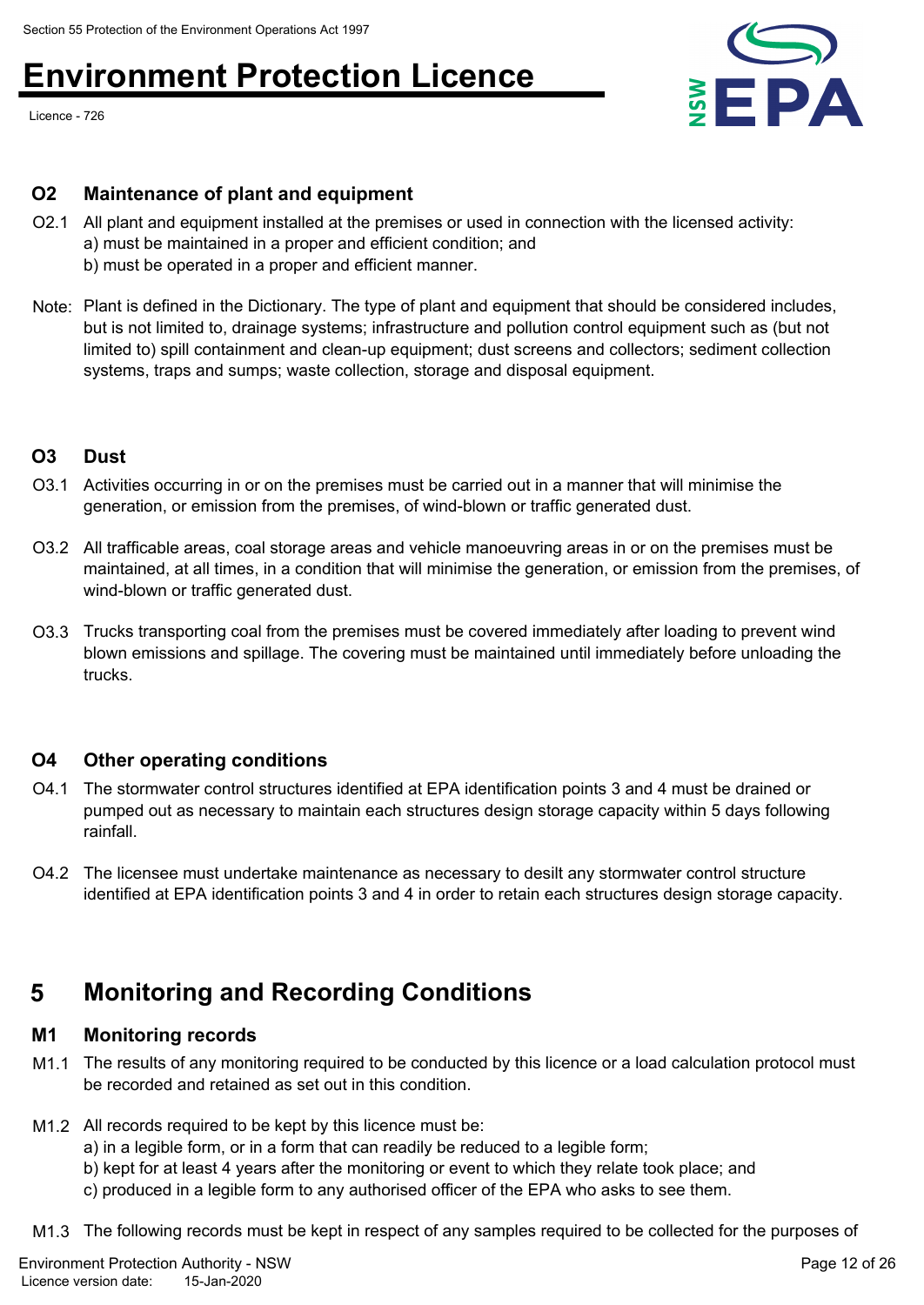Licence - 726



this licence:

- a) the date(s) on which the sample was taken;
- b) the time(s) at which the sample was collected;
- c) the point at which the sample was taken; and
- d) the name of the person who collected the sample.

### **M2 Requirement to monitor concentration of pollutants discharged**

M2.1 For each monitoring/discharge point or utilisation area specified below (by a point number), the licensee must monitor (by sampling and obtaining results by analysis) the concentration of each pollutant specified in Column 1. The licensee must use the sampling method, units of measure, and sample at the frequency, specified opposite in the other columns:

M2.2 Air Monitoring Requirements

#### **POINT 5,6,7**

| <b>Pollutant</b>      | Units of measure           | <b>Frequency</b> | <b>Sampling Method</b> |
|-----------------------|----------------------------|------------------|------------------------|
| <b>Particulates -</b> | grams per square metre per | Monthly          | Australian Standard    |
| Deposited Matter      | month                      |                  | 3580.10.1-2003         |

#### M2.3 Water and/ or Land Monitoring Requirements

#### **POINT 2,3,4**

| <b>Pollutant</b> | Units of measure               | <b>Frequency</b>            | <b>Sampling Method</b> |
|------------------|--------------------------------|-----------------------------|------------------------|
| Conductivity     | microsiemens per<br>centimetre | Monthly during<br>discharge | Grab sample            |
| pH               | рH                             | Monthly during<br>discharge | Grab sample            |

#### **POINT 2,9**

| <b>Pollutant</b>        | Units of measure     | <b>Frequency</b> | <b>Sampling Method</b> |
|-------------------------|----------------------|------------------|------------------------|
| Arsenic (dissolved)     | milligrams per litre | Monthly          | Grab sample            |
| <b>Boron</b>            | milligrams per litre | <b>Monthly</b>   | Grab sample            |
| Cadmium<br>(dissolved)  | milligrams per litre | <b>Monthly</b>   | Grab sample            |
| Chloride                | milligrams per litre | Monthly          | Grab sample            |
| Chromium<br>(dissolved) | milligrams per litre | <b>Monthly</b>   | Grab sample            |
| Cobalt (dissolved)      | milligrams per litre | Monthly          | Grab sample            |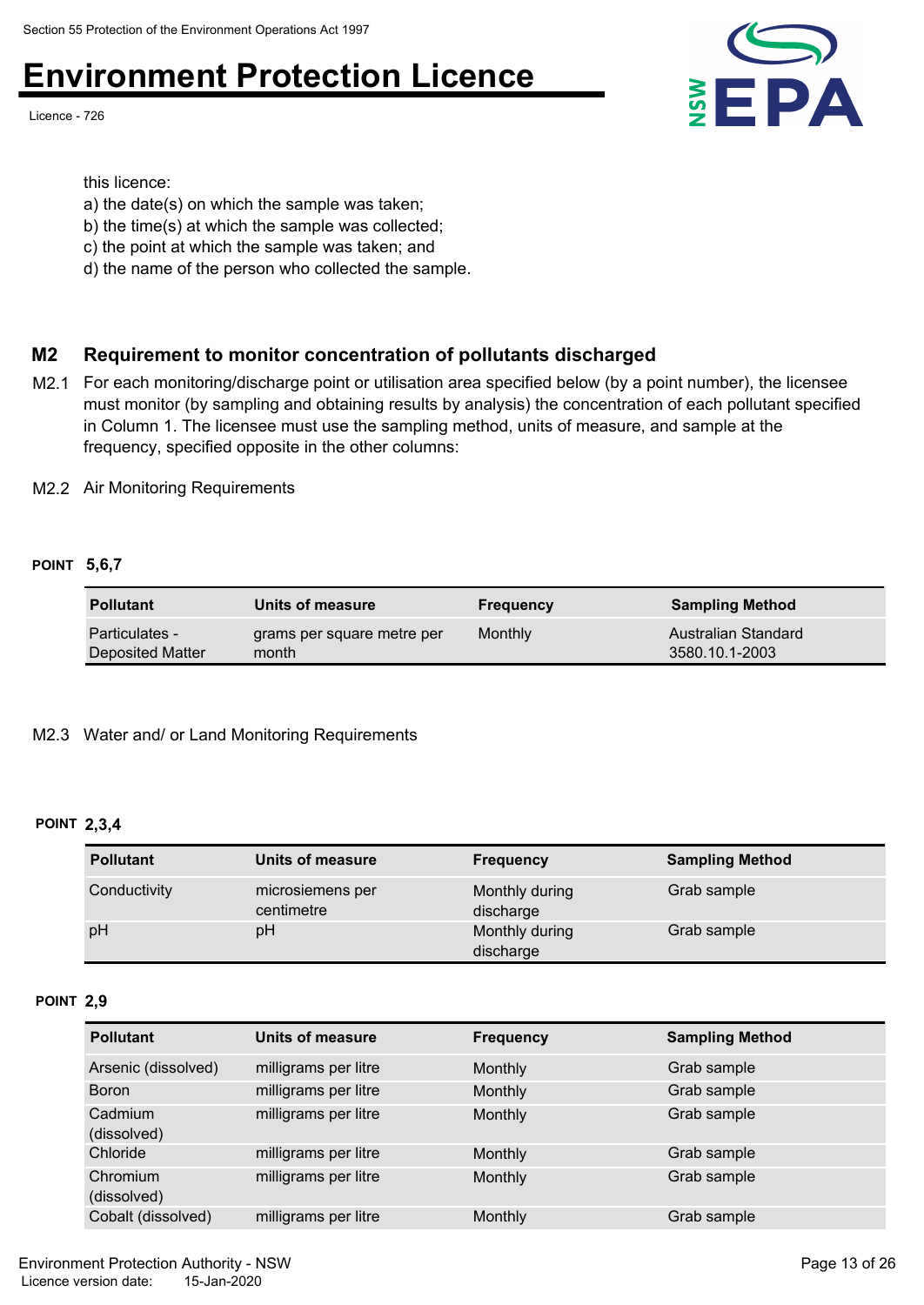Licence - 726



| Copper (dissolved)        | milligrams per litre | <b>Monthly</b> | Grab sample |
|---------------------------|----------------------|----------------|-------------|
| Filterable iron           | milligrams per litre | <b>Monthly</b> | Grab sample |
| <b>Fluoride</b>           | milligrams per litre | <b>Monthly</b> | Grab sample |
| Lead (dissolved)          | milligrams per litre | <b>Monthly</b> | Grab sample |
| Lithium (dissolved)       | milligrams per litre | <b>Monthly</b> | Grab sample |
| Manganese<br>(dissolved)  | milligrams per litre | Monthly        | Grab sample |
| Mercury (dissolved)       | milligrams per litre | Monthly        | Grab sample |
| Nickel (dissolved)        | milligrams per litre | <b>Monthly</b> | Grab sample |
| Nitrogen (total)          | milligrams per litre | <b>Monthly</b> | Grab sample |
| Oil and Grease            | milligrams per litre | <b>Monthly</b> | Grab sample |
| Phosphorus (total)        | milligrams per litre | <b>Monthly</b> | Grab sample |
| Selenium (total)          | milligrams per litre | <b>Monthly</b> | Grab sample |
| Silver (dissolved)        | milligrams per litre | <b>Monthly</b> | Grab sample |
| Sulfate                   | milligrams per litre | <b>Monthly</b> | Grab sample |
| Total suspended<br>solids | milligrams per litre | Monthly        | Grab sample |
| Zinc (dissolved)          | milligrams per litre | Monthly        | Grab sample |

#### **POINT 3,4**

| <b>Pollutant</b>         | <b>Units of measure</b> | <b>Frequency</b>            | <b>Sampling Method</b> |
|--------------------------|-------------------------|-----------------------------|------------------------|
| Arsenic (dissolved)      | milligrams per litre    | Monthly during<br>discharge | Grab sample            |
| <b>Boron</b>             | milligrams per litre    | Monthly during<br>discharge | Grab sample            |
| Cadmium<br>(dissolved)   | milligrams per litre    | Monthly during<br>discharge | Grab sample            |
| Chloride                 | milligrams per litre    | Monthly during<br>discharge | Grab sample            |
| Chromium<br>(dissolved)  | milligrams per litre    | Monthly during<br>discharge | Grab sample            |
| Cobalt (dissolved)       | milligrams per litre    | Monthly during<br>discharge | Grab sample            |
| Copper (dissolved)       | milligrams per litre    | Monthly during<br>discharge | Grab sample            |
| Filterable iron          | milligrams per litre    | Monthly during<br>discharge | Grab sample            |
| Fluoride                 | milligrams per litre    | Monthly during<br>discharge | Grab sample            |
| Lead (dissolved)         | milligrams per litre    | Monthly during<br>discharge | Grab sample            |
| Lithium (dissolved)      | milligrams per litre    | Monthly during<br>discharge | Grab sample            |
| Manganese<br>(dissolved) | milligrams per litre    | Monthly during<br>discharge | Grab sample            |
| Mercury (dissolved)      | milligrams per litre    | Monthly during<br>discharge | Grab sample            |
| Nickel (dissolved)       | milligrams per litre    | Monthly during<br>discharge | Grab sample            |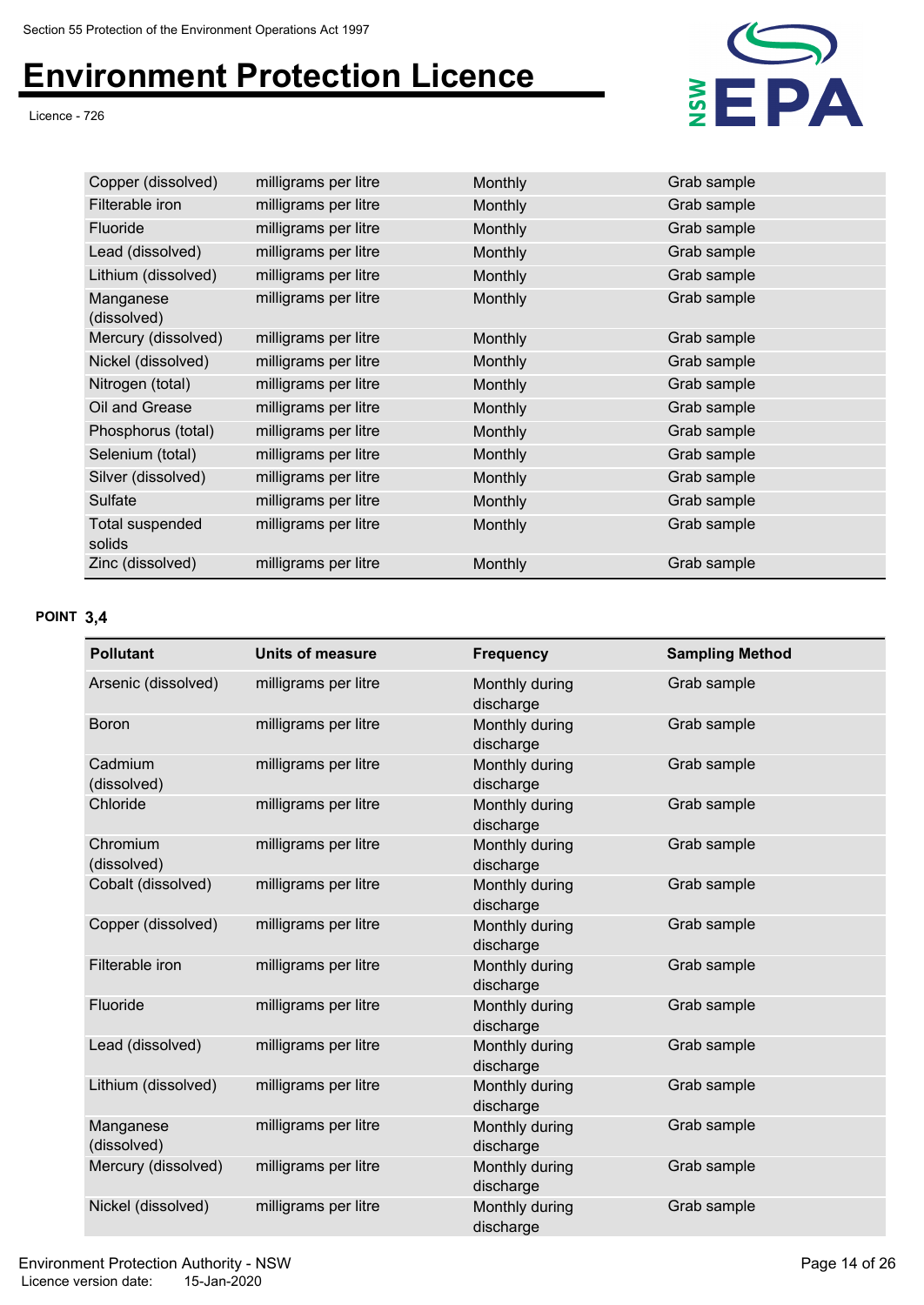Licence - 726



| Nitrogen (total)          | milligrams per litre | Monthly during<br>discharge | Grab sample |
|---------------------------|----------------------|-----------------------------|-------------|
| Oil and Grease            | milligrams per litre | Monthly during<br>discharge | Grab sample |
| Phosphorus (total)        | milligrams per litre | Monthly during<br>discharge | Grab sample |
| Selenium (total)          | milligrams per litre | Monthly during<br>discharge | Grab sample |
| Silver (dissolved)        | milligrams per litre | Monthly during<br>discharge | Grab sample |
| Sulfate                   | milligrams per litre | Monthly during<br>discharge | Grab sample |
| Total suspended<br>solids | milligrams per litre | Monthly during<br>discharge | Grab sample |
| Zinc (dissolved)          | milligrams per litre | Monthly during<br>discharge | Grab sample |

#### **POINT 9**

| <b>Pollutant</b> | Units of measure               | <b>Frequency</b> | <b>Sampling Method</b> |
|------------------|--------------------------------|------------------|------------------------|
| Conductivity     | microsiemens per<br>centimetre | Continuous       | Probe                  |
| pH               | pH                             | Continuous       | Probe                  |

### **M3 Testing methods - concentration limits**

- M3.1 Subject to any express provision to the contrary in this licence, monitoring for the concentration of a pollutant discharged to waters or applied to a utilisation area must be done in accordance with the Approved Methods Publication unless another method has been approved by the EPA in writing before any tests are conducted.
- Note: The *Protection of the Environment Operations (Clean Air) Regulation 2010* requires testing for certain purposes to be conducted in accordance with test methods contained in the publication "Approved Methods for the Sampling and Analysis of Air Pollutants in NSW".
- M3.2 Monitoring for the concentration of a pollutant emitted to the air required to be conducted by this licence must be done in accordance with:

a) any methodology which is required by or under the Act to be used for the testing of the concentration of the pollutant; or

b) if no such requirement is imposed by or under the Act, any methodology which a condition of this licence requires to be used for that testing; or

c) if no such requirement is imposed by or under the Act or by a condition of this licence, any methodology approved in writing by the EPA for the purposes of that testing prior to the testing taking place.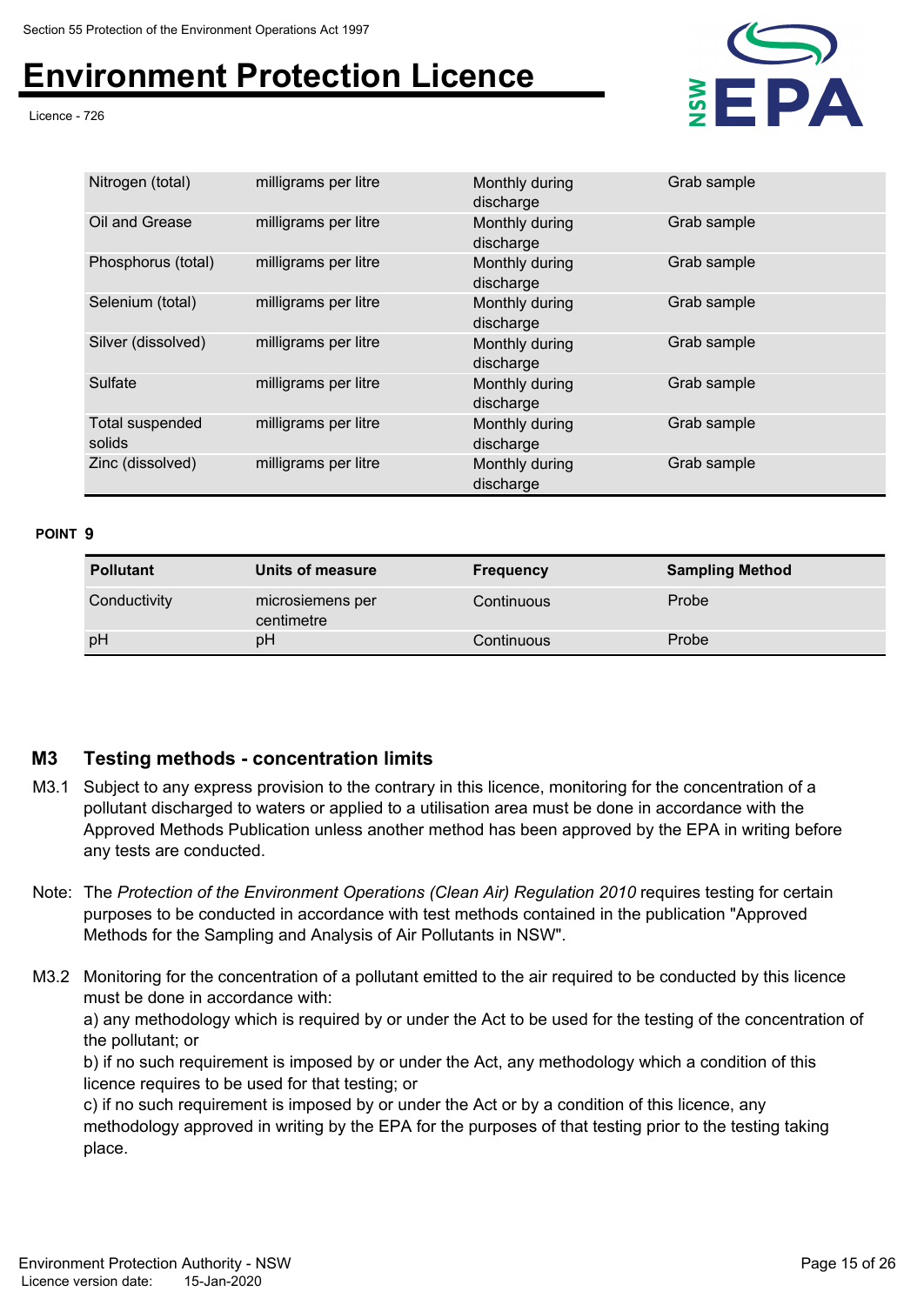Licence - 726



#### **M4 Environmental monitoring**

M4.1 The licensee must undertake yearly (in-line with the reporting period) noise monitoring as outlined below, to determine compliance with the noise limits stipulated by condition L5.1:

a) 1 day attended noise monitoring covering the day, evening and night time periods; and b) 5 days unattended noise monitoring (monitor and logger) covering each days day, evening and night

time periods.

- M4.2 The results of the noise monitoring required by condition M4.1, and an interpretation of these results, must be provided as an attachment to each corresponding years Annual Return.
- M4.3 The licensee, following the receipt of a noise related complaint and if required by the EPA, must undertaken noise monitoring as required by the EPA to determine compliance with the noise limits stipulated by condition L5.1.
- M4.4 The results of the noise monitoring required by condition M4.3, and an interpretation of these results, must must be provided to the EPA within 21 days of the completion of the noise monitoring.

### **M5 Weather monitoring**

M5.1 For each monitoring point specified in the table below the licensee must monitor (by sampling and obtaining results by analysis) the parameters specified in Column 1. The licensee must use the sampling method, units of measure, averaging period and sample at the frequency, specified opposite in the other columns.

#### **Point 8**

| <b>Parameter</b>  | <b>Units of Measure</b> | <b>Frequency</b> | <b>Averaging Period</b> | <b>Sampling Method</b> |
|-------------------|-------------------------|------------------|-------------------------|------------------------|
| Air temperature   | $^{\circ}C$             | Continuous       | 1 hour                  | $AM-4$                 |
| Wind direction    | $\circ$                 | Continuous       | 15 minute               | AM-2 & AM-4            |
| Wind speed        | m/s                     | Continuous       | 15 minute               | AM-2 & AM-4            |
| Sigma theta       | $\circ$                 | Continuous       | 15 minute               | AM-2 & AM-4            |
| Rainfall          | mm                      | Continuous       | 15 minute               | $AM-4$                 |
| Relative humidity | %                       | Continuous       | 1 hour                  | $AM-4$                 |

### **M6 Recording of pollution complaints**

- M6.1 The licensee must keep a legible record of all complaints made to the licensee or any employee or agent of the licensee in relation to pollution arising from any activity to which this licence applies.
- M6.2 The record must include details of the following:
	- a) the date and time of the complaint;
	- b) the method by which the complaint was made;
	- c) any personal details of the complainant which were provided by the complainant or, if no such details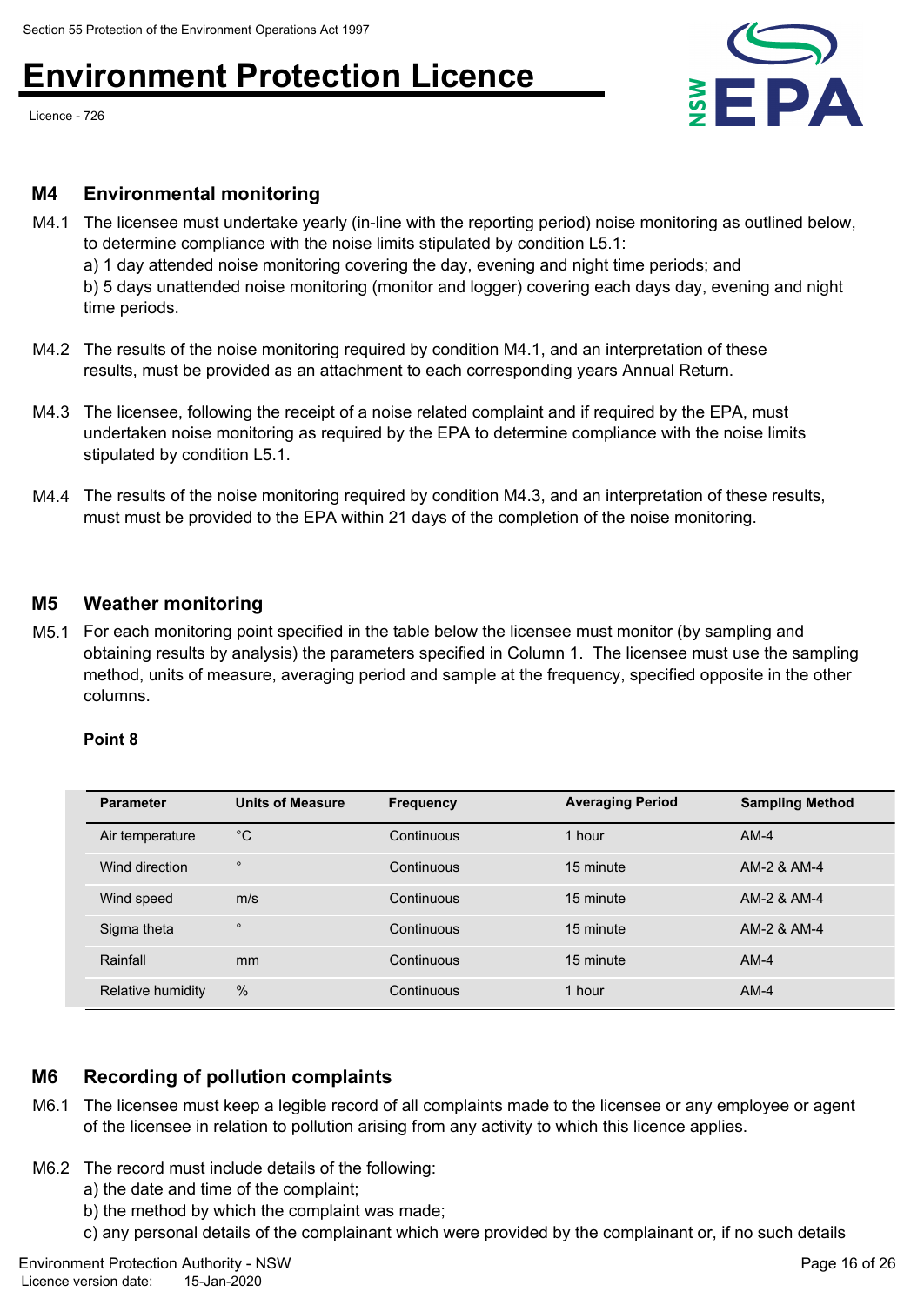Licence - 726



were provided, a note to that effect; d) the nature of the complaint; e) the action taken by the licensee in relation to the complaint, including any follow-up contact with the complainant; and f) if no action was taken by the licensee, the reasons why no action was taken.

- M6.3 The record of a complaint must be kept for at least 4 years after the complaint was made.
- M6.4 The record must be produced to any authorised officer of the EPA who asks to see them.

### **M7 Telephone complaints line**

- M7.1 The licensee must operate during its operating hours a telephone complaints line for the purpose of receiving any complaints from members of the public in relation to activities conducted at the premises or by the vehicle or mobile plant, unless otherwise specified in the licence.
- M7.2 The licensee must notify the public of the complaints line telephone number and the fact that it is a complaints line so that the impacted community knows how to make a complaint.
- M7.3 The preceding two conditions do not apply until 3 months after: the date of the issue of this licence.

### **M8 Requirement to monitor volume or mass**

- M8.1 For each discharge point or utilisation area specified below, the licensee must monitor:
	- a) the volume of liquids discharged to water or applied to the area;
		- b) the mass of solids applied to the area;
		- c) the mass of pollutants emitted to the air;
		- at the frequency and using the method and units of measure, specified below.

| POINT <sub>2</sub>         |                        |                        |
|----------------------------|------------------------|------------------------|
| <b>Frequency</b>           | <b>Unit of Measure</b> | <b>Sampling Method</b> |
| Daily                      | kilolitres             | Special Method 1       |
|                            |                        |                        |
| POINT <sub>3</sub>         |                        |                        |
| <b>Frequency</b>           | <b>Unit of Measure</b> | <b>Sampling Method</b> |
| Daily during any discharge | kilolitres             | Estimate               |
| POINT <sub>4</sub>         |                        |                        |
| <b>Frequency</b>           | <b>Unit of Measure</b> | <b>Sampling Method</b> |
| Daily during any discharge | kilolitres             | Estimate               |
|                            |                        |                        |

Note: "Special Method 1" means: inline bubble metre instrumentation.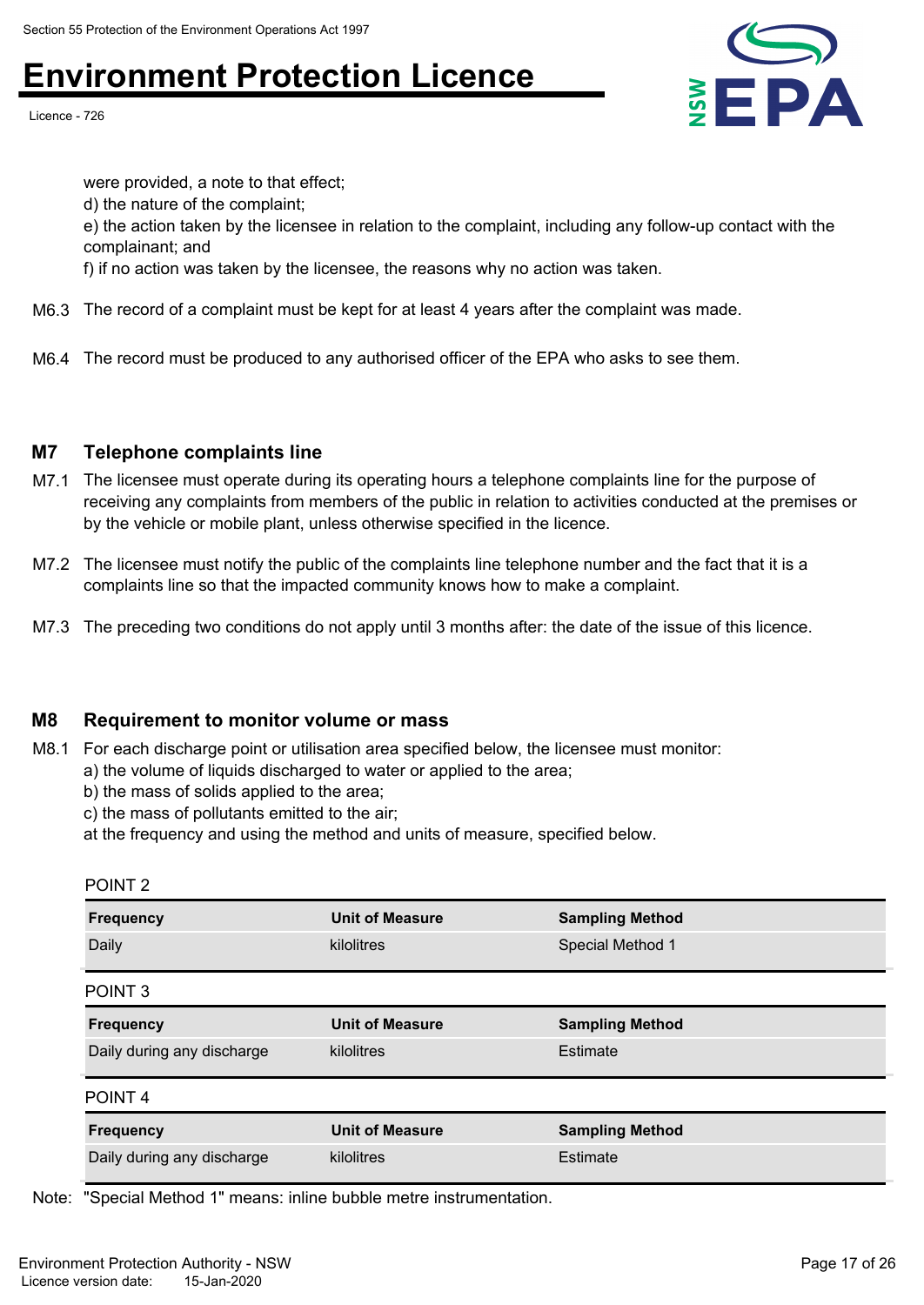Licence - 726



## **6 Reporting Conditions**

### **R1 Annual return documents**

R1.1 The licensee must complete and supply to the EPA an Annual Return in the approved form comprising:

- 1. a Statement of Compliance,
- 2. a Monitoring and Complaints Summary,
- 3. a Statement of Compliance Licence Conditions,
- 4. a Statement of Compliance Load based Fee,
- 5. a Statement of Compliance Requirement to Prepare Pollution Incident Response Management Plan,
- 6. a Statement of Compliance Requirement to Publish Pollution Monitoring Data; and
- 7. a Statement of Compliance Environmental Management Systems and Practices.

At the end of each reporting period, the EPA will provide to the licensee a copy of the form that must be completed and returned to the EPA.

- R1.2 An Annual Return must be prepared in respect of each reporting period, except as provided below.
- Note: The term "reporting period" is defined in the dictionary at the end of this licence. Do not complete the Annual Return until after the end of the reporting period.
- R1.3 Where this licence is transferred from the licensee to a new licensee: a) the transferring licensee must prepare an Annual Return for the period commencing on the first day of the reporting period and ending on the date the application for the transfer of the licence to the new licensee is granted; and

b) the new licensee must prepare an Annual Return for the period commencing on the date the application for the transfer of the licence is granted and ending on the last day of the reporting period.

- Note: An application to transfer a licence must be made in the approved form for this purpose.
- R1.4 Where this licence is surrendered by the licensee or revoked by the EPA or Minister, the licensee must prepare an Annual Return in respect of the period commencing on the first day of the reporting period and ending on:

a) in relation to the surrender of a licence - the date when notice in writing of approval of the surrender is given; or

b) in relation to the revocation of the licence - the date from which notice revoking the licence operates.

- R1.5 The Annual Return for the reporting period must be supplied to the EPA via eConnect *EPA* or by registered post not later than 60 days after the end of each reporting period or in the case of a transferring licence not later than 60 days after the date the transfer was granted (the 'due date').
- R1.6 The licensee must retain a copy of the Annual Return supplied to the EPA for a period of at least 4 years after the Annual Return was due to be supplied to the EPA.
- R1.7 Within the Annual Return, the Statements of Compliance must be certified and the Monitoring and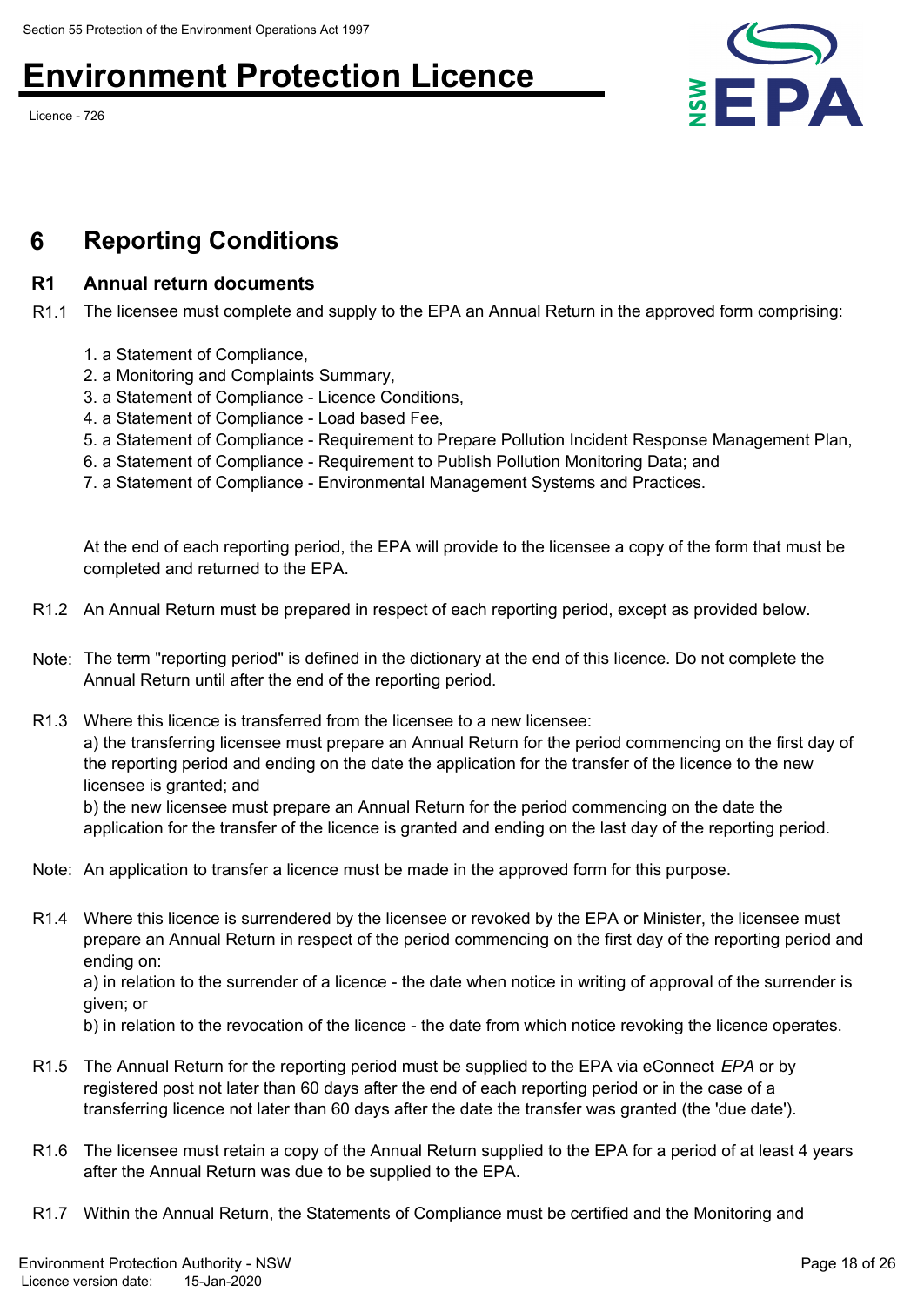Licence - 726



Complaints Summary must be signed by: a) the licence holder; or b) by a person approved in writing by the EPA to sign on behalf of the licence holder.

### **R2 Notification of environmental harm**

R2.1 Notifications must be made by telephoning the Environment Line service on 131 555.

- Note: The licensee or its employees must notify all relevant authorities of incidents causing or threatening material harm to the environment immediately after the person becomes aware of the incident in accordance with the requirements of Part 5.7 of the Act.
- R2.2 The licensee must provide written details of the notification to the EPA within 7 days of the date on which the incident occurred.

### **R3 Written report**

R3.1 Where an authorised officer of the EPA suspects on reasonable grounds that: a) where this licence applies to premises, an event has occurred at the premises; or b) where this licence applies to vehicles or mobile plant, an event has occurred in connection with the carrying out of the activities authorised by this licence, and the event has caused, is causing or is likely to cause material harm to the environment (whether the

harm occurs on or off premises to which the licence applies), the authorised officer may request a written report of the event.

- R3.2 The licensee must make all reasonable inquiries in relation to the event and supply the report to the EPA within such time as may be specified in the request.
- R3.3 The request may require a report which includes any or all of the following information: a) the cause, time and duration of the event;

b) the type, volume and concentration of every pollutant discharged as a result of the event;

c) the name, address and business hours telephone number of employees or agents of the licensee, or a specified class of them, who witnessed the event;

d) the name, address and business hours telephone number of every other person (of whom the licensee is aware) who witnessed the event, unless the licensee has been unable to obtain that information after making reasonable effort;

e) action taken by the licensee in relation to the event, including any follow-up contact with any complainants;

f) details of any measure taken or proposed to be taken to prevent or mitigate against a recurrence of such an event; and

g) any other relevant matters.

R3.4 The EPA may make a written request for further details in relation to any of the above matters if it is not satisfied with the report provided by the licensee. The licensee must provide such further details to the EPA within the time specified in the request.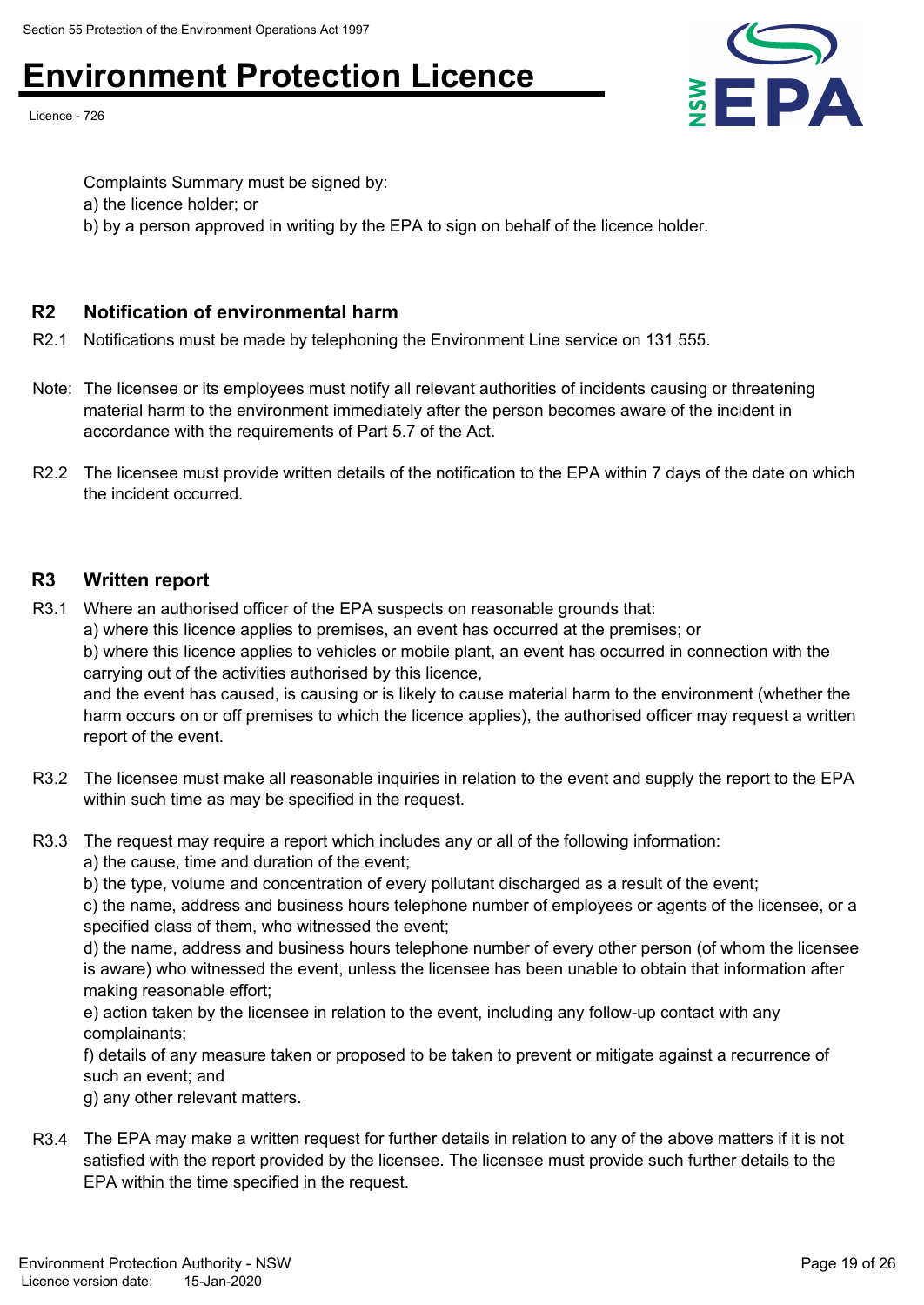Licence - 726



#### **R4 Other reporting conditions**

- R4.1 With each Annual Return, the licensee must submit to the EPA a report regarding licence point 9 which:
	- (a) summarises the monitoring data collected during the reporting period;
	- (b) provides a graphical representation of any trends in the data for each pollutant;
	- (c) provides an interpretation of the main points of the monitoring data summary; and
	- (d) includes a comparison of the monitoring data for the reporting period against data collected previously.

### **7 General Conditions**

#### **G1 Copy of licence kept at the premises or plant**

- G1.1 A copy of this licence must be kept at the premises to which the licence applies.
- G1.2 The licence must be produced to any authorised officer of the EPA who asks to see it.
- G1.3 The licence must be available for inspection by any employee or agent of the licensee working at the premises.

### **G2 Signage**

G2.1 The location of EPA identification points 2 to 8 must be clearly marked by a sign that indicates the EPA identification points used in this licence and be located as close as practical to these points.

### **8 Pollution Studies and Reduction Programs**

#### **U1 Discharges into the Wollangambe River**

- U1.1 By 30 June 2020, the licensee is to lodge an application under Section 5.15 of the Environmental Planning and Assessment Act 1979 which seeks approval to carry out, as State Significant Infrastructure, the construction and operation of infrastructure designed for the purpose of transferring to the Coxs River treated groundwater which would otherwise be discharged via LDP002 into the Wollangambe River. The transferred water is to have a conductivity (EC) limit of 350 microsiemens per centimetre (us/cm) (90th percentile).
- U1.2 If the infrastructure referred to in Condition U1.1 is authorised to be carried out, under the Environmental Planning and Assessment Act 1979, as State Significant Infrastructure, the licensee is required to construct and operate the infrastructure no later than 18 months after the date on which the State Significant Infrastructure approval was granted.

In the event that there is a legal challenge to the State Significant Infrastructure approval which is finally determined in favour of the licensee, it is required to construct and operate the infrastructure no later than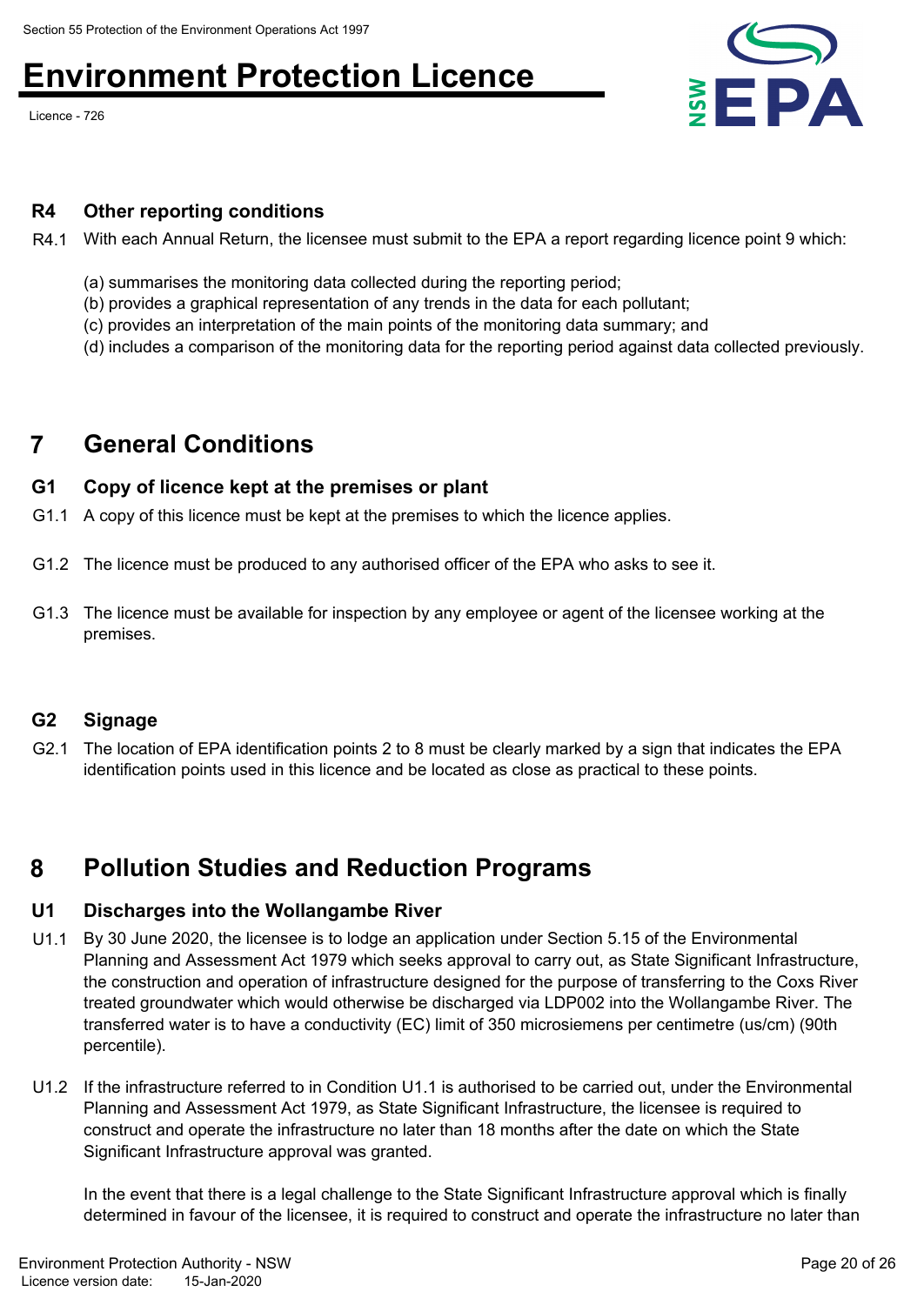Licence - 726



18 months after the appeal rights are exhausted.

U1.3 If condition U1.1 above cannot be met by 30 June 2020, the licensee must submit an alternate project to the EPA by 30 September 2020 that will satisfy the outcome of ceasing discharge to the Wollangambe River via LDP002 by 30 June 2021.

### **U2 Pipeline Integrity and Management Improvement**

U2.1 The Licensee must undertake the works as detailed in the table below by the completion date:

| <b>Required Works</b>                                                                                                      | <b>Completion Date</b> |
|----------------------------------------------------------------------------------------------------------------------------|------------------------|
| Review Gate Valve operation (consider isolation)                                                                           | 30 March 2020          |
| Set up remote monitoring of the Dam Level and Pipe<br>Level that reports through the Citec System and has<br><b>Alarms</b> | 7 February 2020        |
| Investigate re - routing filter water back to the Primary<br>Arrester via gravity feed                                     | 6 December 2020        |
| Investigate practicality of toe drain being constructed<br>along pipe route to give redundancy to the system               | 6 January 2020         |

U2.2 The Licensee must submit a report to the EPA documenting completion of the works listed in Condition U2.1 by 10 April 2020.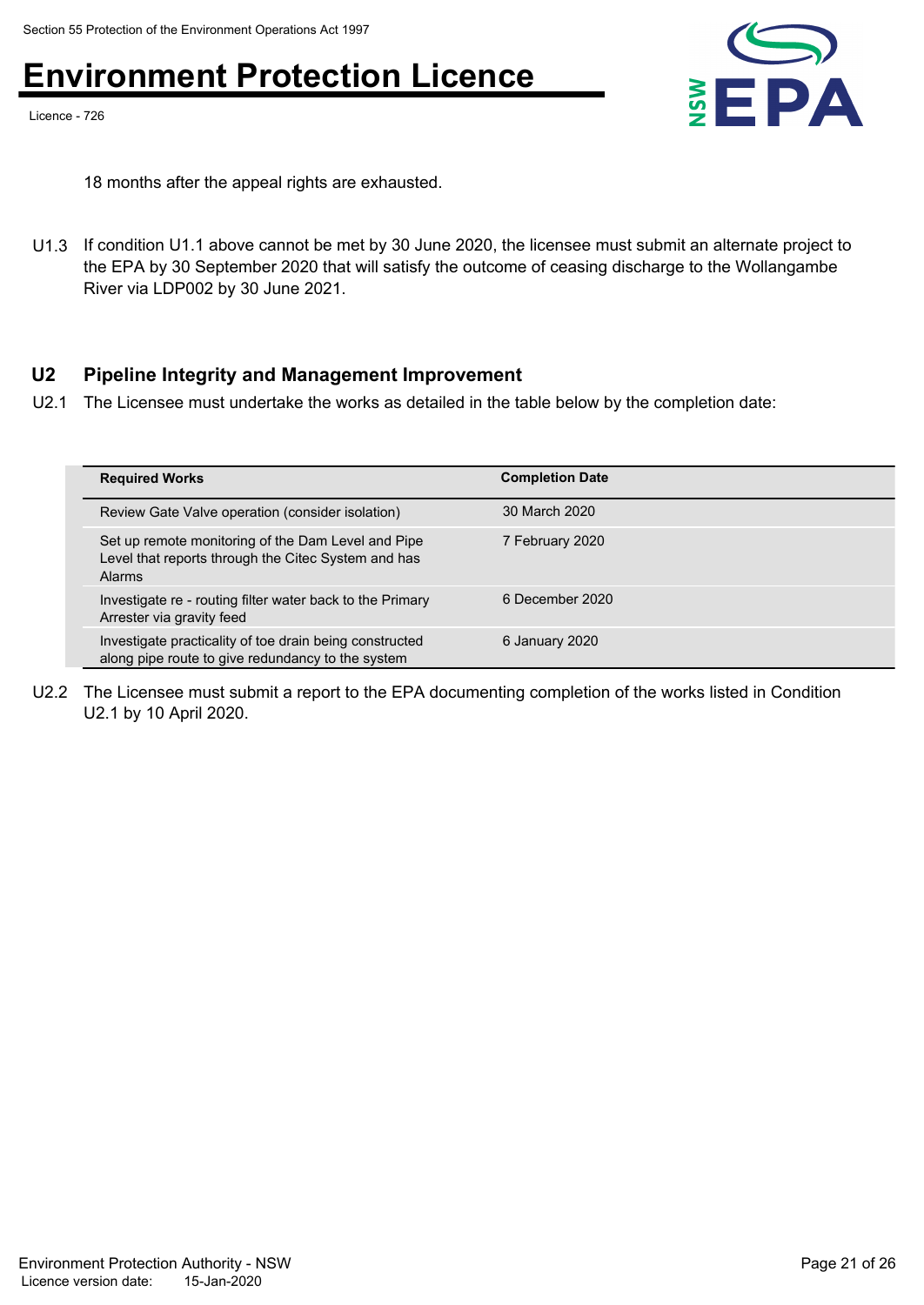Licence - 726



### Dictionary

### General Dictionary

| <b>3DGM</b> [in relation<br>to a concentration<br>limit] | Means the three day geometric mean, which is calculated by multiplying the results of the analysis of<br>three samples collected on consecutive days and then taking the cubed root of that amount. Where one<br>or more of the samples is zero or below the detection limit for the analysis, then 1 or the detection limit<br>respectively should be used in place of those samples |
|----------------------------------------------------------|---------------------------------------------------------------------------------------------------------------------------------------------------------------------------------------------------------------------------------------------------------------------------------------------------------------------------------------------------------------------------------------|
| Act                                                      | Means the Protection of the Environment Operations Act 1997                                                                                                                                                                                                                                                                                                                           |
| activity                                                 | Means a scheduled or non-scheduled activity within the meaning of the Protection of the Environment<br>Operations Act 1997                                                                                                                                                                                                                                                            |
| actual load                                              | Has the same meaning as in the Protection of the Environment Operations (General) Regulation 2009                                                                                                                                                                                                                                                                                     |
| AM                                                       | Together with a number, means an ambient air monitoring method of that number prescribed by the<br>Approved Methods for the Sampling and Analysis of Air Pollutants in New South Wales.                                                                                                                                                                                               |
| <b>AMG</b>                                               | Australian Map Grid                                                                                                                                                                                                                                                                                                                                                                   |
| anniversary date                                         | The anniversary date is the anniversary each year of the date of issue of the licence. In the case of a<br>licence continued in force by the Protection of the Environment Operations Act 1997, the date of issue of<br>the licence is the first anniversary of the date of issue or last renewal of the licence following the<br>commencement of the Act.                            |
| annual return                                            | Is defined in R1.1                                                                                                                                                                                                                                                                                                                                                                    |
| <b>Approved Methods</b><br><b>Publication</b>            | Has the same meaning as in the Protection of the Environment Operations (General) Regulation 2009                                                                                                                                                                                                                                                                                     |
| assessable<br>pollutants                                 | Has the same meaning as in the Protection of the Environment Operations (General) Regulation 2009                                                                                                                                                                                                                                                                                     |
| <b>BOD</b>                                               | Means biochemical oxygen demand                                                                                                                                                                                                                                                                                                                                                       |
| <b>CEM</b>                                               | Together with a number, means a continuous emission monitoring method of that number prescribed by<br>the Approved Methods for the Sampling and Analysis of Air Pollutants in New South Wales.                                                                                                                                                                                        |
| <b>COD</b>                                               | Means chemical oxygen demand                                                                                                                                                                                                                                                                                                                                                          |
| composite sample                                         | Unless otherwise specifically approved in writing by the EPA, a sample consisting of 24 individual samples<br>collected at hourly intervals and each having an equivalent volume.                                                                                                                                                                                                     |
| cond.                                                    | Means conductivity                                                                                                                                                                                                                                                                                                                                                                    |
| environment                                              | Has the same meaning as in the Protection of the Environment Operations Act 1997                                                                                                                                                                                                                                                                                                      |
| environment<br>protection<br>legislation                 | Has the same meaning as in the Protection of the Environment Administration Act 1991                                                                                                                                                                                                                                                                                                  |
| <b>EPA</b>                                               | Means Environment Protection Authority of New South Wales.                                                                                                                                                                                                                                                                                                                            |
| fee-based activity<br>classification                     | Means the numbered short descriptions in Schedule 1 of the Protection of the Environment Operations<br>(General) Regulation 2009.                                                                                                                                                                                                                                                     |
| general solid waste<br>(non-putrescible)                 | Has the same meaning as in Part 3 of Schedule 1 of the Protection of the Environment Operations Act<br>1997                                                                                                                                                                                                                                                                           |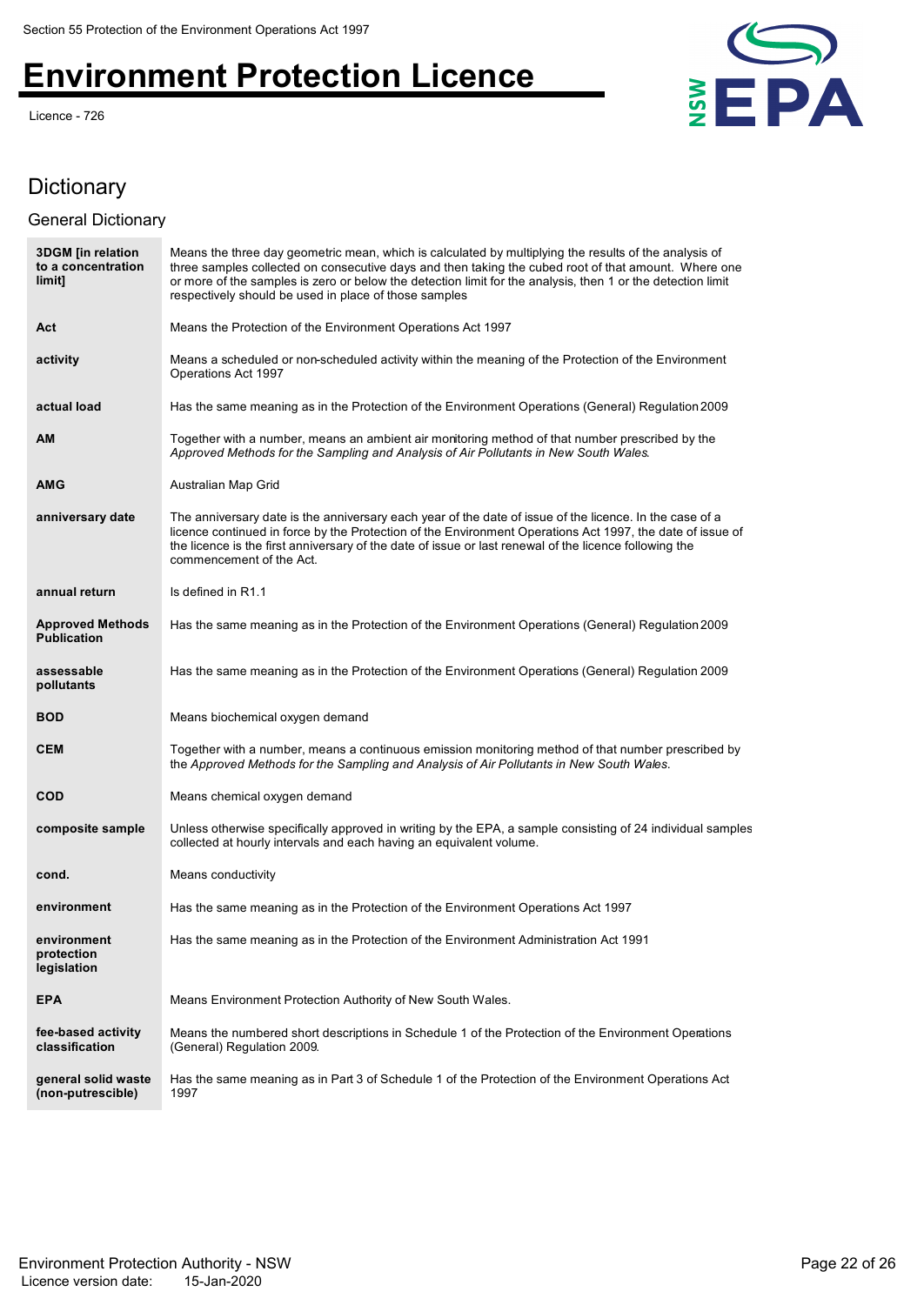

| flow weighted<br>composite sample                                      | Means a sample whose composites are sized in proportion to the flow at each composites time of<br>collection.                                                                                                                                                                                                                                                                                                                     |
|------------------------------------------------------------------------|-----------------------------------------------------------------------------------------------------------------------------------------------------------------------------------------------------------------------------------------------------------------------------------------------------------------------------------------------------------------------------------------------------------------------------------|
| general solid waste<br>(putrescible)                                   | Has the same meaning as in Part 3 of Schedule 1 of the Protection of the Environmen t Operations Act<br>1997                                                                                                                                                                                                                                                                                                                      |
| grab sample                                                            | Means a single sample taken at a point at a single time                                                                                                                                                                                                                                                                                                                                                                           |
| hazardous waste                                                        | Has the same meaning as in Part 3 of Schedule 1 of the Protection of the Environment Operations Act<br>1997                                                                                                                                                                                                                                                                                                                       |
| licensee                                                               | Means the licence holder described at the front of this licence                                                                                                                                                                                                                                                                                                                                                                   |
| load calculation<br>protocol                                           | Has the same meaning as in the Protection of the Environment Operations (General) Regulation 2009                                                                                                                                                                                                                                                                                                                                 |
| local authority                                                        | Has the same meaning as in the Protection of the Environment Operations Act 1997                                                                                                                                                                                                                                                                                                                                                  |
| material harm                                                          | Has the same meaning as in section 147 Protection of the Environment Operations Act 1997                                                                                                                                                                                                                                                                                                                                          |
| <b>MBAS</b>                                                            | Means methylene blue active substances                                                                                                                                                                                                                                                                                                                                                                                            |
| <b>Minister</b>                                                        | Means the Minister administering the Protection of the Environment Operations Act 1997                                                                                                                                                                                                                                                                                                                                            |
| mobile plant                                                           | Has the same meaning as in Part 3 of Schedule 1 of the Protection of the Environment Operations Act<br>1997                                                                                                                                                                                                                                                                                                                       |
| motor vehicle                                                          | Has the same meaning as in the Protection of the Environment Operations Act 1997                                                                                                                                                                                                                                                                                                                                                  |
| 0&G                                                                    | Means oil and grease                                                                                                                                                                                                                                                                                                                                                                                                              |
| percentile [in<br>relation to a<br>concentration limit<br>of a sample] | Means that percentage [eg.50%] of the number of samples taken that must meet the concentration limit<br>specified in the licence for that pollutant over a specified period of time. In this licence, the specified period<br>of time is the Reporting Period unless otherwise stated in this licence.                                                                                                                            |
| plant                                                                  | Includes all plant within the meaning of the Protection of the Environment Operations Act 1997 as well as<br>motor vehicles.                                                                                                                                                                                                                                                                                                      |
| pollution of waters<br>[or water pollution]                            | Has the same meaning as in the Protection of the Environment Operations Act 1997                                                                                                                                                                                                                                                                                                                                                  |
| premises                                                               | Means the premises described in condition A2.1                                                                                                                                                                                                                                                                                                                                                                                    |
| public authority                                                       | Has the same meaning as in the Protection of the Environment Operations Act 1997                                                                                                                                                                                                                                                                                                                                                  |
| regional office                                                        | Means the relevant EPA office referred to in the Contacting the EPA document accompanying this licence                                                                                                                                                                                                                                                                                                                            |
| reporting period                                                       | For the purposes of this licence, the reporting period means the period of 12 months after the issue of the<br>licence, and each subsequent period of 12 months. In the case of a licence continued in force by the<br>Protection of the Environment Operations Act 1997, the date of issue of the licence is the first anniversary<br>of the date of issue or last renewal of the licence following the commencement of the Act. |
| restricted solid<br>waste                                              | Has the same meaning as in Part 3 of Schedule 1 of the Protection of the Environment Operations Act<br>1997                                                                                                                                                                                                                                                                                                                       |
| scheduled activity                                                     | Means an activity listed in Schedule 1 of the Protection of the Environment Operations Act 1997                                                                                                                                                                                                                                                                                                                                   |
| special waste                                                          | Has the same meaning as in Part 3 of Schedule 1 of the Protection of the Environment Operations Act<br>1997                                                                                                                                                                                                                                                                                                                       |
| TМ                                                                     | Together with a number, means a test method of that number prescribed by the <i>Approved Methods for the</i><br>Sampling and Analysis of Air Pollutants in New South Wales.                                                                                                                                                                                                                                                       |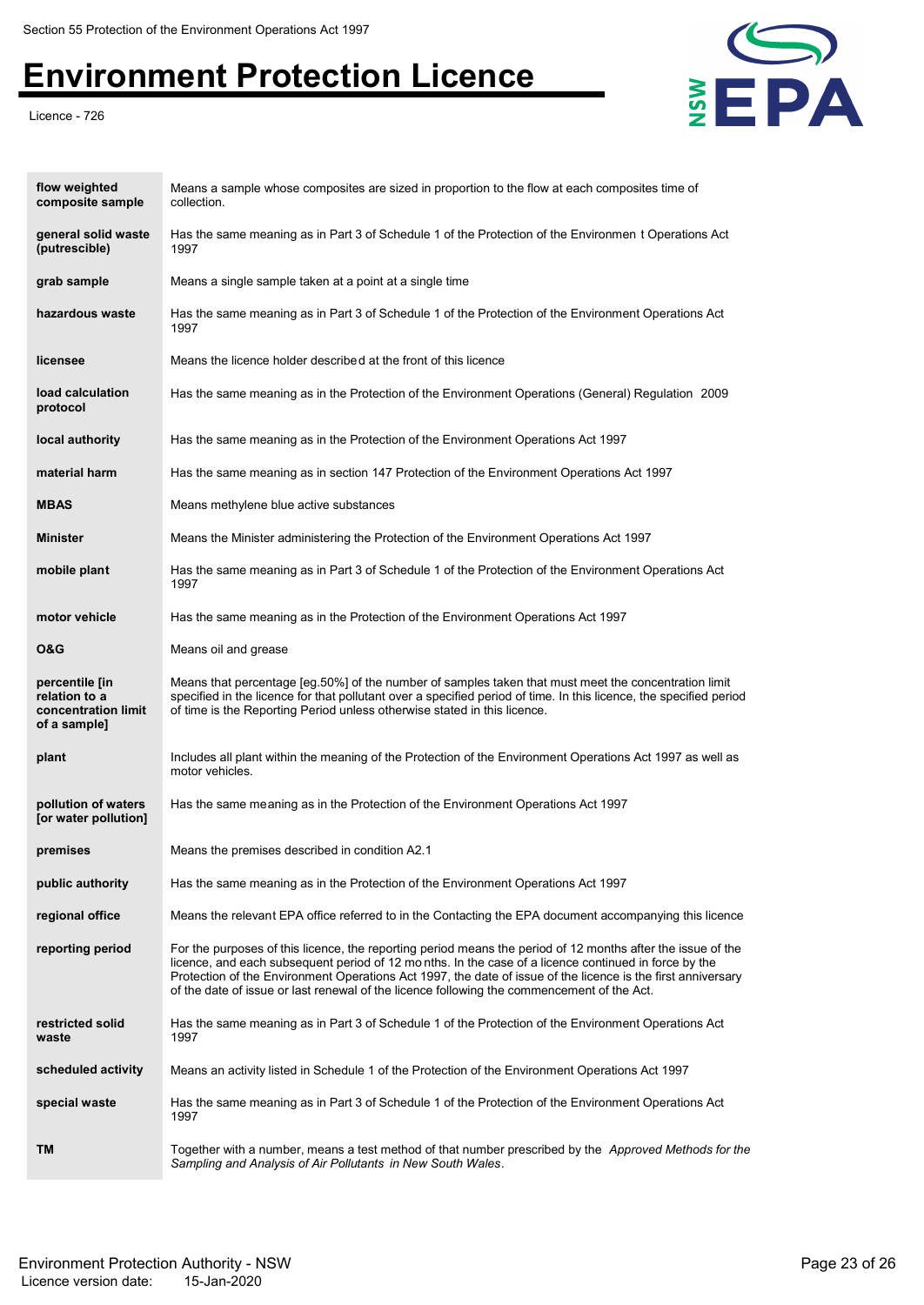Licence - 726



| <b>TSP</b>              | Means total suspended particles                                                                                                                          |
|-------------------------|----------------------------------------------------------------------------------------------------------------------------------------------------------|
| <b>TSS</b>              | Means total suspended solids                                                                                                                             |
| <b>Type 1 substance</b> | Means the elements antimony, arsenic, cadmium, lead or mercury or any compound containing one or<br>more of those elements                               |
| <b>Type 2 substance</b> | Means the elements beryllium, chromium, cobalt, manganese, nickel, selenium, tin or vanadium or any<br>compound containing one or more of those elements |
| utilisation area        | Means any area shown as a utilisation area on a map submitted with the application for this licence                                                      |
| waste                   | Has the same meaning as in the Protection of the Environment Operations Act 1997                                                                         |
| waste type              | Means liquid, restricted solid waste, general solid waste (putrescible), general solid waste (non -<br>putrescible), special waste or hazardous waste    |

Ms Debbie Maddison

Environment Protection Authority

(By Delegation)

Date of this edition: 06-September-2000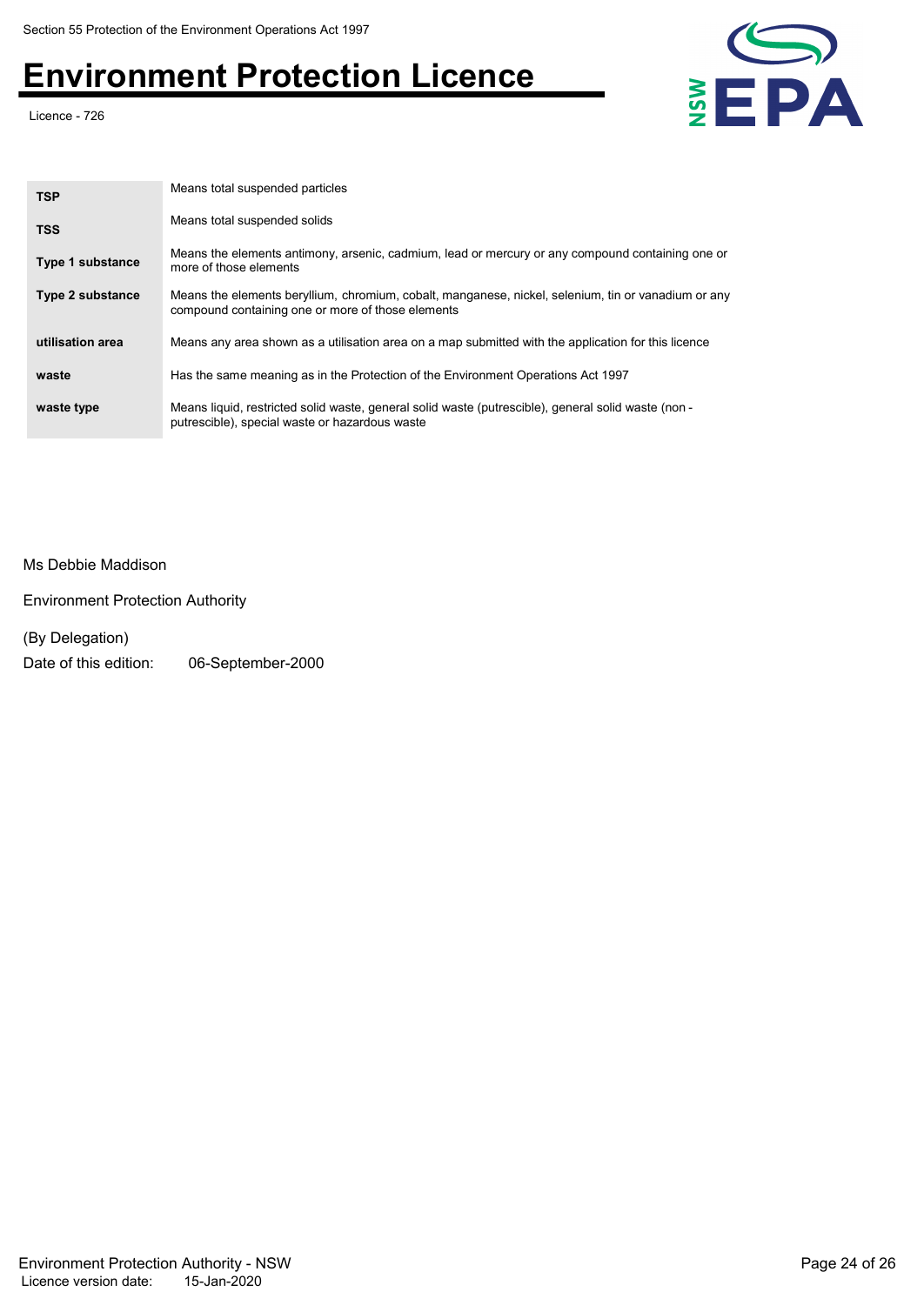

- 1 Licence varied by change to Contact details, issued on 23-May-2001, which came into effect on 23-May-2001.
- 2 Licence varied by notice 1008022, issued on 24-May-2001, which came into effect on 18-Jun-2001.
- Licence varied by notice 1016572, issued on 17-Apr-2002, which came into effect on 3 12-May-2002.
- 4 Licence varied by notice 1032803, issued on 16-Dec-2003, which came into effect on 30-Dec-2003.
- 5 Licence varied by notice 1033920, issued on 16-Jan-2004, which came into effect on 10-Feb-2004.
- Licence varied by notice 1037161, issued on 23-Jun-2004, which came into effect on 6 18-Jul-2004.
- 7 Licence varied by notice 1052141, issued on 18-Oct-2005, which came into effect on 12-Nov-2005.
- 8 Licence varied by notice 1053964, issued on 06-Dec-2005, which came into effect on 31-Dec-2005.
- Licence varied by notice 1055391, issued on 18-Jan-2006, which came into effect on 9 20-Jan-2006.
- Licence varied by notice 1057157, issued on 09-Mar-2006, which came into effect on 10 17-Mar-2006.
- Licence varied by notice 1079419, issued on 30-Oct-2007, which came into effect on 11 30-Oct-2007.
- 12 Condition A1.3 Not applicable varied by notice issued on <issue date> which came into effect on <effective date>
- Licence varied by notice 1102926, issued on 09-Sep-2009, which came into effect on 13 09-Sep-2009.
- Licence varied by notice 1115584, issued on 05-Jul-2010, which came into effect on 14 05-Jul-2010.
- Licence varied by notice 1122407, issued on 10-Dec-2010, which came into effect on 15 10-Dec-2010.
- 16 Licence varied by notice 1502867 issued on 19-Dec-2011
- 17 Licence varied by notice 1514358 issued on 02-Jul-2013
- 18 Licence varied by notice 1521882 issued on 12-Jun-2014
- 19 Licence varied by notice 1542564 issued on 02-Aug-2016